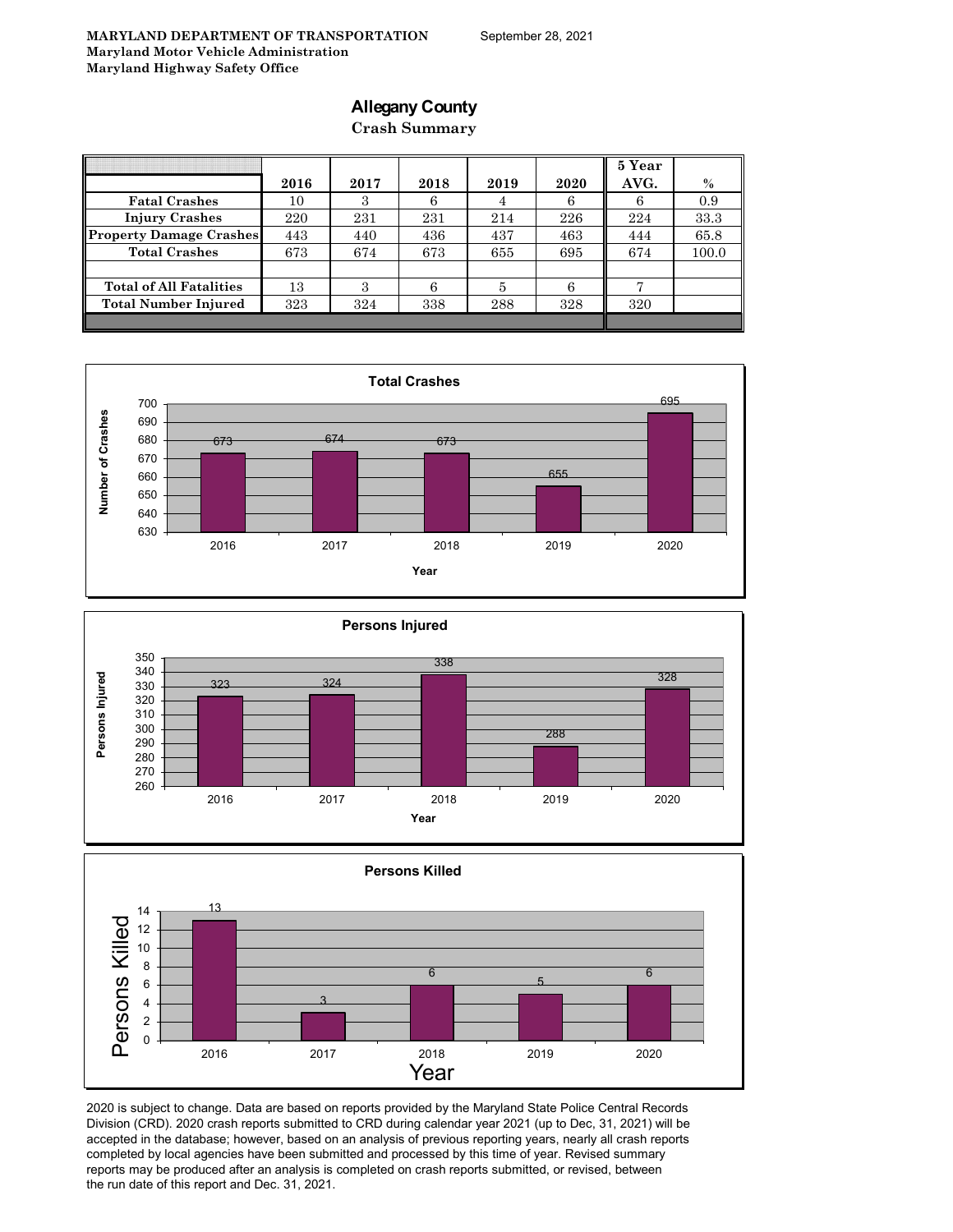|                       |                  |                  | Route Type       |                  |                  |                  |           |
|-----------------------|------------------|------------------|------------------|------------------|------------------|------------------|-----------|
|                       |                  |                  |                  |                  |                  |                  |           |
| Route Type            | 2016             | 2017             | 2018             | 2019             | 2020             | AVG.             | $\%$      |
| <b>IS</b>             | 177              | 140              | 161              | 177              | 152              | 161              | 23.9      |
| <b>US</b>             | 154              | 148              | 141              | 162              | 120              | 145              | $21.5\,$  |
| MD                    | 169              | $\,203$          | $\>202$          | 177              | 214              | 193              | 28.6      |
| $\bf CO$              | 65               | $62\,$           | 73               | 56               | 60               | 63               | 9.4       |
| MU                    | $52\,$           | 68               | $53\,$           | $52\,$           | 107              | 66               | 9.9       |
| GV                    | $\boldsymbol{0}$ | $\boldsymbol{0}$ | $\boldsymbol{0}$ | $\boldsymbol{0}$ | $\boldsymbol{0}$ | $\boldsymbol{0}$ | 0.0       |
| SR                    | $\mathbf{1}$     | $\,2$            | $\sqrt{2}$       | $\mathbf{0}$     | $\sqrt{2}$       | $\mathbf{1}$     | $\rm 0.2$ |
| <b>OP</b>             | $\mathbf{0}$     | $\sqrt{2}$       | $\sqrt{3}$       | $\mathbf{1}$     | $\mathbf{1}$     | $\mathbf{1}$     | $\rm 0.2$ |
| Balto. City CY        | $\overline{0}$   | $\mathbf{0}$     | $\boldsymbol{0}$ | $\mathbf{0}$     | $\mathbf{0}$     | $\overline{0}$   | 0.0       |
| <b>Parking Lots</b>   | $\bf 22$         | $19\,$           | 18               | $10\,$           | 17               | 17               | $2.6\,$   |
| Unknown               | $33\,$           | 30               | 20               | 20               | $\bf{22}$        | 25               | $3.7\,$   |
| <b>Total Crashes</b>  | 673              | 674              | 673              | 655              | 695              | 674              | 100.0     |
|                       |                  |                  |                  |                  |                  |                  |           |
|                       |                  |                  |                  |                  |                  |                  |           |
| Route Type            | 2016             | 2017             | 2018             | 2019             | 2020             | AVG.             | $\%$      |
| <b>IS</b>             | 55               | $30\,$           | 43               | $\rm 45$         | 39               | 42               | 18.9      |
| <b>US</b>             | 58               | 69               | 61               | 56               | $50\,$           | 59               | 26.2      |
| <b>MD</b>             | 59               | $82\,$           | 68               | 71               | 74               | 71               | 31.6      |
| $\bf CO$              | 28               | 18               | 28               | 19               | 17               | 22               | 9.8       |
| MU                    | 10               | $22\,$           | 24               | 13               | 36               | 21               | 9.4       |
| GV                    | $\mathbf{0}$     | $\boldsymbol{0}$ | $\boldsymbol{0}$ | $\mathbf{0}$     | $\boldsymbol{0}$ | $\mathbf{0}$     | 0.0       |
| SR                    | $\boldsymbol{0}$ | $\boldsymbol{0}$ | $\mathbf{1}$     | $\mathbf{0}$     | $\,2$            | $\mathbf{1}$     | 0.3       |
| <b>OP</b>             | $\boldsymbol{0}$ | $\boldsymbol{0}$ | $\boldsymbol{0}$ | $\boldsymbol{0}$ | $\mathbf{1}$     | $\boldsymbol{0}$ | 0.1       |
| Balto. City CY        | $\boldsymbol{0}$ | $\boldsymbol{0}$ | $\boldsymbol{0}$ | $\boldsymbol{0}$ | $\boldsymbol{0}$ | $\boldsymbol{0}$ | 0.0       |
| <b>Parking Lots</b>   | $\overline{4}$   | $\overline{4}$   | $\sqrt{2}$       | $\boldsymbol{3}$ | $\mathbf{1}$     | $\boldsymbol{3}$ | 1.2       |
| Unknown               | $\,6\,$          | $\,6\,$          | $\overline{4}$   | $\overline{7}$   | $\overline{6}$   | $\overline{6}$   | $2.6\,$   |
| <b>Injury Crashes</b> | 220              | 231              | 231              | 214              | 226              | 224              | 100.0     |
|                       |                  |                  |                  |                  |                  |                  |           |
|                       |                  |                  |                  |                  |                  |                  |           |
| <b>Route Type</b>     | 2016             | 2017             | 2018             | 2019             | 2020             | AVG.             | $\%$      |
| <b>IS</b>             | $\sqrt{2}$       | $\mathbf{1}$     | $\mathbf{1}$     | 1                | $\sqrt{3}$       | $\sqrt{2}$       | $27.6\,$  |
| <b>US</b>             | $\mathbf{0}$     | T                | $\mathbf{0}$     | $\mathbf{z}$     | $\mathbf{0}$     | $\perp$          | 10.3      |
| <b>MD</b>             | $\bf 5$          | $\mathbf{1}$     | $\overline{3}$   | $\mathbf{1}$     | $\overline{3}$   | $\,3$            | 44.8      |
| $\bf CO$              | $\,3$            | $\boldsymbol{0}$ | $\boldsymbol{0}$ | $\boldsymbol{0}$ | $\boldsymbol{0}$ | $\mathbf{1}$     | 10.3      |
| MU                    | $\boldsymbol{0}$ | $\boldsymbol{0}$ | $\overline{2}$   | $\overline{0}$   | $\overline{0}$   | $\boldsymbol{0}$ | 6.9       |
| GV                    | $\boldsymbol{0}$ | $\boldsymbol{0}$ | $\boldsymbol{0}$ | $\overline{0}$   | $\boldsymbol{0}$ | $\boldsymbol{0}$ | $0.0\,$   |
| ${\bf SR}$            | $\boldsymbol{0}$ | $\boldsymbol{0}$ | $\boldsymbol{0}$ | $\boldsymbol{0}$ | $\boldsymbol{0}$ | $\boldsymbol{0}$ | $0.0\,$   |
| <b>OP</b>             | $\boldsymbol{0}$ | $\boldsymbol{0}$ | $\boldsymbol{0}$ | $\boldsymbol{0}$ | $\boldsymbol{0}$ | $\boldsymbol{0}$ | 0.0       |
| Balto. City CY        | $\boldsymbol{0}$ | $\boldsymbol{0}$ | $\boldsymbol{0}$ | $\boldsymbol{0}$ | $\boldsymbol{0}$ | $\boldsymbol{0}$ | $0.0\,$   |
| <b>Parking Lots</b>   | $\boldsymbol{0}$ | $\boldsymbol{0}$ | $\boldsymbol{0}$ | $\overline{0}$   | $\boldsymbol{0}$ | $\boldsymbol{0}$ | 0.0       |
| Unknown               | $\overline{0}$   | $\boldsymbol{0}$ | $\boldsymbol{0}$ | $\overline{0}$   | $\boldsymbol{0}$ | $\boldsymbol{0}$ | $0.0\,$   |
| <b>Fatal Crashes</b>  | $10\,$           | $\,3$            | $\,6\,$          | $\overline{4}$   | $\,6\,$          | $\,6\,$          | 100.0     |
|                       |                  |                  |                  |                  |                  |                  |           |

## **Allegany County**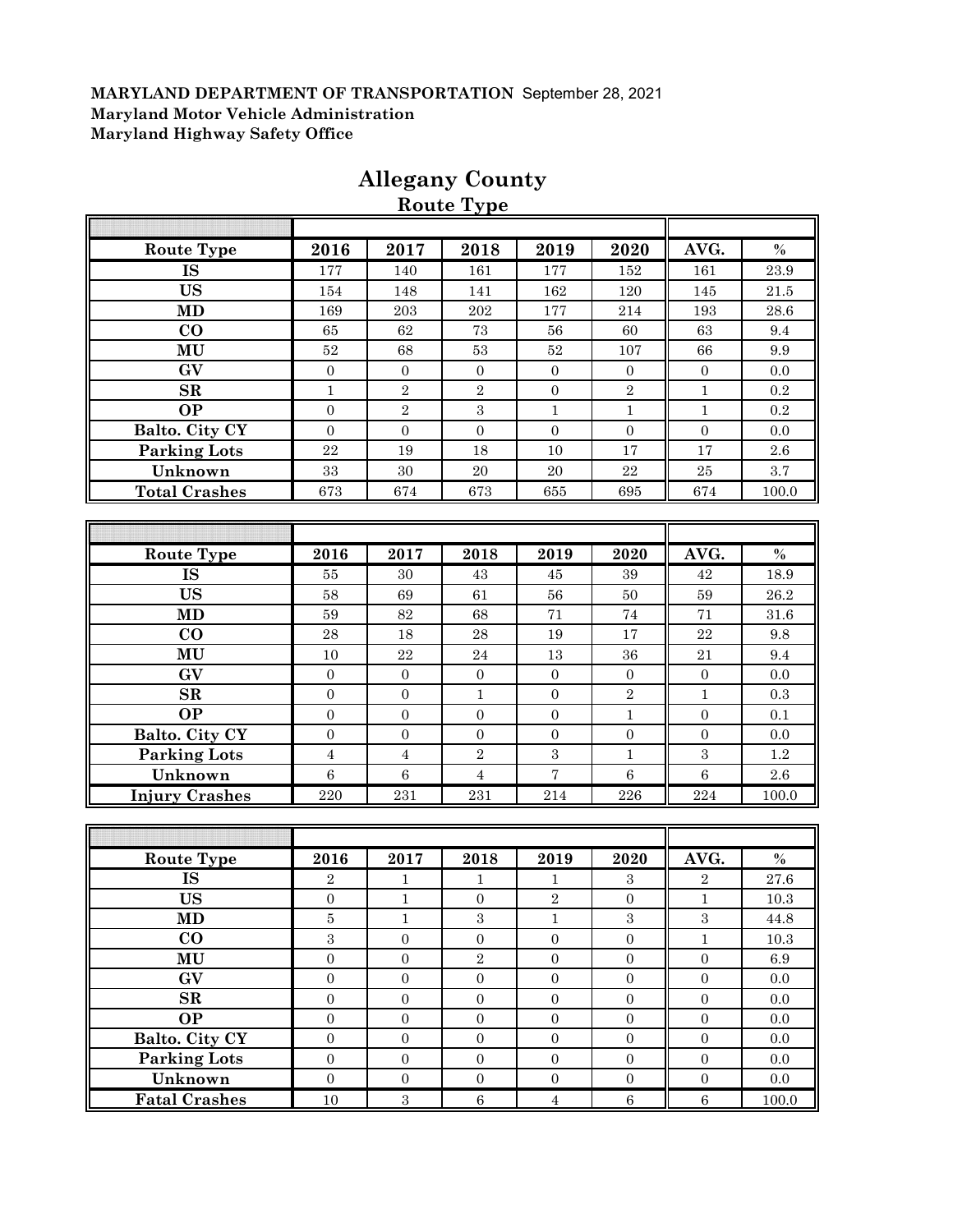#### **Allegany County**

|                                                |                     |                     | <b>County</b>         |                       |                         |                     |               |
|------------------------------------------------|---------------------|---------------------|-----------------------|-----------------------|-------------------------|---------------------|---------------|
|                                                |                     |                     |                       |                       |                         |                     |               |
| County                                         | 2016                | 2017                | 2018                  | 2019                  | 2020                    | AVG.                | $\frac{0}{0}$ |
| Allegany                                       | 673                 | 674                 | 673                   | 655                   | 695                     | 674                 | 100.0         |
| Anne Arundel                                   | 0                   | 0                   | 0                     | $\mathbf{0}$          | $\mathbf{0}$            | 0                   | 0.0           |
| <b>Baltimore</b>                               | $\overline{0}$      | $\overline{0}$      | $\overline{0}$        | $\overline{0}$        | $\overline{0}$          | $\overline{0}$      | 0.0           |
| Calvert                                        | $\overline{0}$      | $\overline{0}$      | $\overline{0}$        | $\overline{0}$        | $\overline{0}$          | $\overline{0}$      | 0.0           |
| Caroline                                       | $\overline{0}$      | $\overline{0}$      | $\overline{0}$        | $\overline{0}$        | $\overline{0}$          | $\overline{0}$      | 0.0           |
| Carroll                                        | $\overline{0}$      | $\overline{0}$      | $\overline{0}$        | $\overline{0}$        | $\overline{0}$          | $\overline{0}$      | $0.0\,$       |
| Cecil                                          | $\overline{0}$      | $\overline{0}$      | $\overline{0}$        | $\overline{0}$        | $\overline{0}$          | $\overline{0}$      | 0.0           |
| Charles                                        | $\overline{0}$      | $\overline{0}$      | $\overline{0}$        | $\overline{0}$        | $\overline{0}$          | $\overline{0}$      | 0.0           |
| Dorchester                                     | $\overline{0}$      | $\overline{0}$      | $\overline{0}$        | $\overline{0}$        | $\overline{0}$          | $\overline{0}$      | 0.0           |
| Frederick                                      | $\boldsymbol{0}$    | $\boldsymbol{0}$    | $\mathbf{0}$          | $\mathbf{0}$          | $\bf{0}$                | $\boldsymbol{0}$    | 0.0           |
| Garrett                                        | $\overline{0}$      | $\overline{0}$      | $\overline{0}$        | $\overline{0}$        | $\overline{0}$          | $\overline{0}$      | 0.0           |
| Harford                                        | $\boldsymbol{0}$    | $\mathbf{0}$        | $\mathbf{0}$          | $\mathbf{0}$          | $\mathbf{0}$            | $\boldsymbol{0}$    | 0.0           |
| Howard                                         | $\overline{0}$      | $\overline{0}$      | $\overline{0}$        | $\overline{0}$        | $\overline{0}$          | $\overline{0}$      | 0.0           |
| Kent                                           | $\theta$            | $\theta$            | $\theta$              | $\theta$              | $\Omega$                | $\overline{0}$      | 0.0           |
| Montgomery                                     | $\overline{0}$      | $\overline{0}$      | $\overline{0}$        | $\overline{0}$        | $\overline{0}$          | $\overline{0}$      | 0.0           |
| Prince George's                                | $\mathbf{0}$        | $\mathbf{0}$        | $\mathbf{0}$          | $\mathbf{0}$          | $\mathbf{0}$            | $\boldsymbol{0}$    | 0.0           |
| Queen Anne's                                   | $\overline{0}$      | $\overline{0}$      | $\overline{0}$        | $\overline{0}$        | $\overline{0}$          | $\overline{0}$      | 0.0           |
| St. Mary's                                     | $\mathbf{0}$        | $\mathbf{0}$        | $\mathbf{0}$          | $\mathbf{0}$          | $\mathbf{0}$            | $\mathbf{0}$        | 0.0           |
| Somerset                                       | $\overline{0}$      | $\overline{0}$      | $\overline{0}$        | $\overline{0}$        | $\overline{0}$          | $\overline{0}$      | 0.0           |
| Talbot                                         | $\overline{0}$      | $\overline{0}$      | $\overline{0}$        | 0                     | $\mathbf{0}$            | $\mathbf{0}$        | 0.0           |
| Washington                                     | $\theta$            | $\overline{0}$      | $\overline{0}$        | $\overline{0}$        | $\theta$                | $\overline{0}$      | 0.0           |
| Wicomico                                       | $\boldsymbol{0}$    | $\boldsymbol{0}$    | $\mathbf{0}$          | $\mathbf{0}$          | $\mathbf{0}$            | $\boldsymbol{0}$    | 0.0           |
| Worcester                                      | $\overline{0}$      | $\overline{0}$      | $\overline{0}$        | $\overline{0}$        | $\overline{0}$          | $\overline{0}$      | 0.0           |
| <b>Baltimore City</b>                          | $\overline{0}$      | $\overline{0}$      | $\overline{0}$        | $\overline{0}$        | $\overline{0}$          | $\overline{0}$      | 0.0           |
| <b>Total Crashes</b>                           | 673                 | 674                 | 673                   | 655                   | 695                     | 674                 | 100.0         |
|                                                |                     |                     |                       |                       |                         |                     |               |
|                                                |                     |                     |                       |                       |                         |                     |               |
|                                                |                     |                     |                       |                       |                         |                     |               |
| County                                         | 2016                | 2017                | 2018                  | 2019                  | 2020                    | AVG.                | $\%$          |
| Allegany                                       | 220                 | 231                 | 231                   | 214                   | 226                     | 224                 | 100.0         |
| Anne Arundel                                   | $\overline{0}$      | $\overline{0}$      | $\overline{0}$        | $\overline{0}$        | $\overline{0}$          | $\overline{0}$      | 0.0           |
| <b>Baltimore</b>                               | $\theta$            | $\theta$            | $\theta$              | $\mathbf{0}$          | $\mathbf{0}$            | $\mathbf{0}$        | 0.0           |
| Calvert                                        | $\Omega$            | $\overline{0}$      | $\overline{0}$        | 0                     | $\mathbf{0}$            | $\overline{0}$      | 0.0           |
| Caroline                                       | $\mathbf{0}$        | $\overline{0}$      | $\overline{0}$        | $\overline{0}$        | $\mathbf{0}$            | $\mathbf{0}$        | 0.0           |
| Carroll                                        | $\overline{0}$      | $\overline{0}$      | $\overline{0}$        | $\mathbf{0}$          | $\overline{0}$          | $\overline{0}$      | 0.0           |
| Cecil                                          | $\overline{0}$      | $\mathbf{0}$        | $\mathbf{0}$          | $\overline{0}$        | $\boldsymbol{0}$        | $\mathbf{0}$        | 0.0           |
| <b>Charles</b>                                 | $\overline{0}$      | $\overline{0}$      | $\overline{0}$        | $\overline{0}$        | $\overline{0}$          | $\overline{0}$      | 0.0           |
| Dorchester                                     | $\overline{0}$      | $\overline{0}$      | 0                     | 0                     | $\mathbf{0}$            | $\mathbf{0}$        | 0.0           |
| Frederick                                      | $\theta$            | $\overline{0}$      | $\overline{0}$        | $\theta$              | $\theta$                | $\overline{0}$      | 0.0           |
| Garrett                                        | $\boldsymbol{0}$    | $\mathbf{0}$        | $\mathbf{0}$          | $\mathbf{0}$          | $\mathbf{0}$            | $\mathbf{0}$        | 0.0           |
| Harford                                        | $\overline{0}$      | $\overline{0}$      | $\overline{0}$        | $\overline{0}$        | $\overline{0}$          | $\overline{0}$      | 0.0           |
| Howard                                         | $\overline{0}$      | $\overline{0}$      | $\overline{0}$        | $\overline{0}$        | $\overline{0}$          | $\overline{0}$      | 0.0           |
| Kent                                           | $\mathbf{0}$        | $\mathbf{0}$        | $\mathbf{0}$          | $\mathbf{0}$          | $\mathbf{0}$            | $\mathbf{0}$        | 0.0           |
| Montgomery                                     | $\overline{0}$      | $\overline{0}$      | $\overline{0}$        | $\overline{0}$        | $\overline{0}$          | $\overline{0}$      | 0.0           |
| Prince George's                                | $\theta$            | $\Omega$            | $\theta$              | $\theta$              | $\Omega$                | $\theta$            | 0.0           |
| Queen Anne's                                   | $\mathbf{0}$        | $\mathbf{0}$        | $\mathbf{0}$          | $\mathbf{0}$          | $\mathbf{0}$            | $\mathbf{0}$        | 0.0           |
| St. Mary's                                     | $\mathbf{0}$        | $\mathbf{0}$        | $\mathbf{0}$          | $\mathbf{0}$          | $\overline{0}$          | $\boldsymbol{0}$    | 0.0           |
| Somerset                                       | $\overline{0}$      | $\overline{0}$      | $\overline{0}$        | $\overline{0}$        | $\overline{0}$          | $\overline{0}$      | 0.0           |
| <b>Talbot</b>                                  | $\overline{0}$      | $\mathbf{0}$        | $\mathbf{0}$          | $\overline{0}$        | $\overline{0}$          | $\mathbf{0}$        | 0.0           |
| Washington                                     | $\overline{0}$      | $\overline{0}$      | $\overline{0}$        | $\overline{0}$        | $\overline{0}$          | $\overline{0}$      | 0.0           |
| Wicomico                                       | $\theta$            | $\theta$            | $\theta$              | $\theta$              | $\theta$                | $\theta$            | 0.0           |
| Worcester                                      | $\mathbf{0}$        | $\boldsymbol{0}$    | $\mathbf{0}$          | $\mathbf{0}$          | $\mathbf{0}$            | $\boldsymbol{0}$    | 0.0           |
| <b>Baltimore City</b><br><b>Injury Crashes</b> | $\mathbf{0}$<br>220 | $\mathbf{0}$<br>231 | $\overline{0}$<br>231 | $\overline{0}$<br>214 | $\boldsymbol{0}$<br>226 | $\mathbf{0}$<br>224 | 0.0<br>100.0  |

| County                | 2016           | 2017     | 2018     | 2019           | 2020     | AVG.     | $\%$  |
|-----------------------|----------------|----------|----------|----------------|----------|----------|-------|
| Allegany              | 10             | 3        | 6        | $\overline{4}$ | 6        | 6        | 100.0 |
| Anne Arundel          | $\theta$       | $\theta$ | $\theta$ | $\theta$       | $\theta$ | $\Omega$ | 0.0   |
| <b>Baltimore</b>      | $\overline{0}$ | $\theta$ | $\theta$ | $\theta$       | $\Omega$ | $\theta$ | 0.0   |
| Calvert               | $\overline{0}$ | $\theta$ | $\theta$ | $\Omega$       | $\Omega$ | $\Omega$ | 0.0   |
| Caroline              | $\theta$       | $\theta$ | $\theta$ | $\theta$       | $\theta$ | $\theta$ | 0.0   |
| Carroll               | $\theta$       | $\theta$ | $\theta$ | $\Omega$       | $\theta$ | $\Omega$ | 0.0   |
| Cecil                 | $\overline{0}$ | $\theta$ | $\theta$ | $\theta$       | $\theta$ | $\theta$ | 0.0   |
| <b>Charles</b>        | $\theta$       | $\theta$ | $\theta$ | $\theta$       | $\theta$ | $\Omega$ | 0.0   |
| Dorchester            | $\theta$       | $\theta$ | $\theta$ | $\theta$       | $\theta$ | $\theta$ | 0.0   |
| Frederick             | $\theta$       | $\theta$ | $\theta$ | $\theta$       | $\theta$ | $\Omega$ | 0.0   |
| Garrett               | $\theta$       | $\theta$ | $\theta$ | $\theta$       | $\Omega$ | $\theta$ | 0.0   |
| Harford               | $\overline{0}$ | $\theta$ | $\theta$ | $\Omega$       | $\theta$ | $\Omega$ | 0.0   |
| Howard                | $\theta$       | $\theta$ | $\theta$ | $\theta$       | $\theta$ | $\theta$ | 0.0   |
| Kent                  | $\overline{0}$ | $\theta$ | $\theta$ | $\theta$       | $\theta$ | $\Omega$ | 0.0   |
| Montgomery            | $\theta$       | $\theta$ | $\theta$ | $\theta$       | $\theta$ | $\theta$ | 0.0   |
| Prince George's       | $\theta$       | $\theta$ | $\theta$ | $\theta$       | $\theta$ | $\theta$ | 0.0   |
| Queen Anne's          | $\theta$       | $\theta$ | $\theta$ | $\theta$       | $\Omega$ | $\theta$ | 0.0   |
| St. Mary's            | $\overline{0}$ | $\theta$ | $\theta$ | $\theta$       | $\Omega$ | $\Omega$ | 0.0   |
| <b>Somerset</b>       | $\theta$       | $\Omega$ | $\theta$ | $\Omega$       | $\Omega$ | $\Omega$ | 0.0   |
| Talbot                | $\overline{0}$ | $\theta$ | $\theta$ | $\Omega$       | $\Omega$ | $\Omega$ | 0.0   |
| Washington            | $\theta$       | $\Omega$ | $\theta$ | $\Omega$       | $\theta$ | $\Omega$ | 0.0   |
| Wicomico              | $\theta$       | $\theta$ | $\theta$ | $\Omega$       | $\Omega$ | $\Omega$ | 0.0   |
| Worcester             | $\theta$       | $\Omega$ | $\theta$ | $\Omega$       | $\Omega$ | $\Omega$ | 0.0   |
| <b>Baltimore City</b> | $\theta$       | $\theta$ | $\theta$ | $\Omega$       | $\Omega$ | $\Omega$ | 0.0   |
| <b>Fatal Crashes</b>  | 10             | 3        | 6        | $\overline{4}$ | 6        | 6        | 100.0 |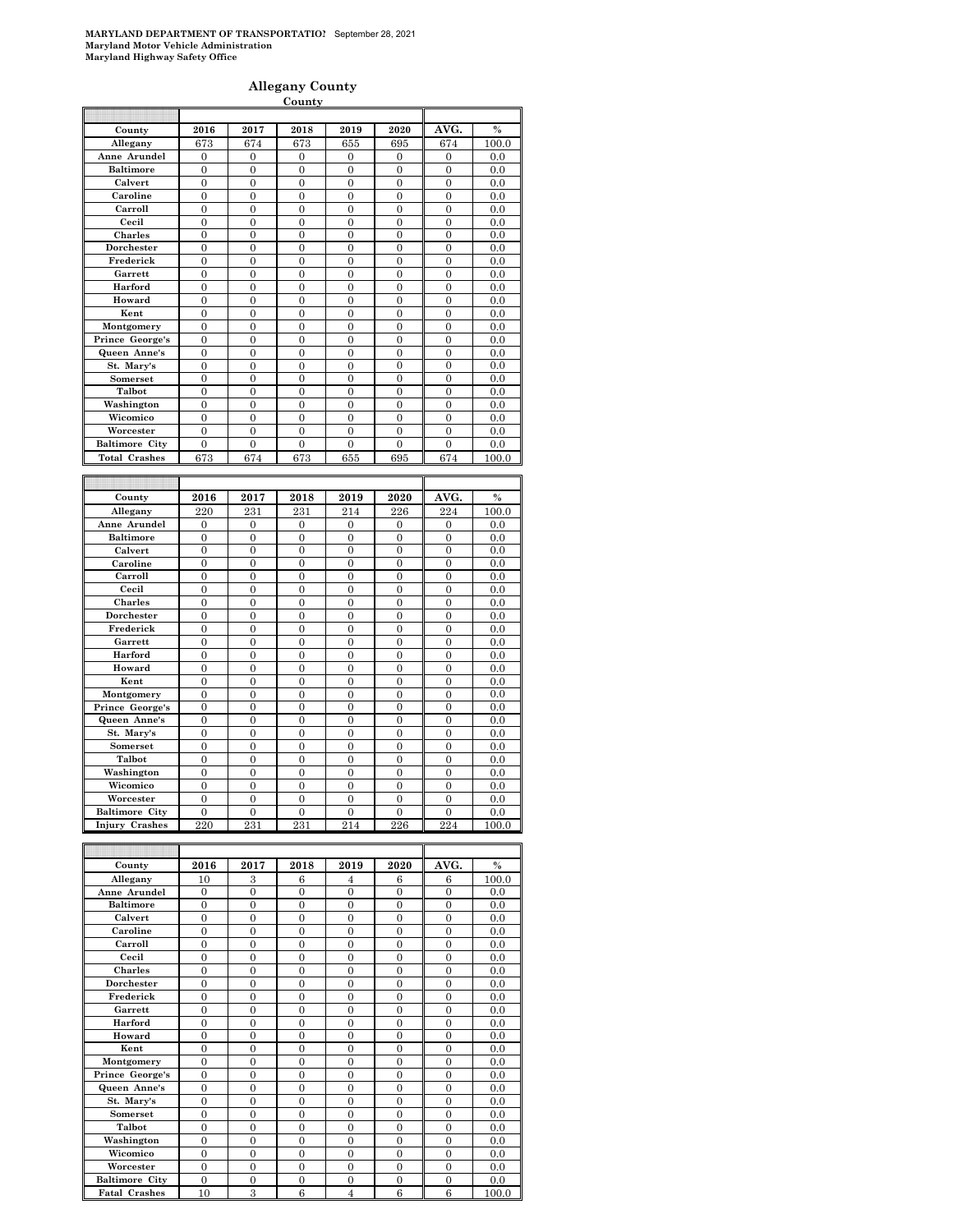| Month                 | 2016             | 2017             | 2018             | 2019             | 2020             | AVG.             | $\%$  |
|-----------------------|------------------|------------------|------------------|------------------|------------------|------------------|-------|
| January               | 65               | 65               | 57               | 48               | 80               | 63               | 9.3   |
| February              | 56               | 46               | 43               | 52               | 41               | 48               | 7.1   |
| March                 | 42               | 61               | 51               | 60               | 43               | 51               | 7.6   |
| April                 | 50               | 52               | 54               | 43               | 29               | 46               | 6.8   |
| May                   | 54               | 46               | 71               | 42               | 38               | 50               | 7.4   |
| June                  | 47               | 60               | 49               | 49               | 72               | 55               | 8.2   |
| July                  | 40               | 63               | 56               | 42               | 63               | 53               | 7.8   |
| August                | 52               | 53               | 56               | 56               | 57               | $55\,$           | 8.1   |
| September             | 53               | 51               | 66               | 57               | 54               | 56               | 8.3   |
| October               | 66               | 62               | 49               | 75               | 83               | 67               | 9.9   |
| November              | 71               | 59               | 73               | 60               | 79               | 68               | 10.1  |
| December              | 77               | 56               | 48               | 71               | 56               | 62               | 9.1   |
| Unknown               | $\overline{0}$   | $\overline{0}$   | $\boldsymbol{0}$ | $\mathbf{0}$     | $\overline{0}$   | $\mathbf{0}$     | 0.0   |
| <b>Total Crashes</b>  | 673              | 674              | 673              | 655              | 695              | 674              | 100.0 |
|                       |                  |                  |                  |                  |                  |                  |       |
|                       |                  |                  |                  |                  |                  |                  |       |
| Month                 | 2016             | 2017             | 2018             | 2019             | 2020             | AVG.             | $\%$  |
| January               | 17               | 15               | 16               | 15               | 28               | 18               | 8.1   |
| February              | 8                | 21               | 12               | 21               | 17               | 16               | 7.0   |
| March                 | 15               | 13               | 20               | 14               | 14               | 15               | 6.8   |
| April                 | 16               | 21               | 20               | 8                | 11               | 15               | 6.8   |
| May                   | 17               | 18               | 26               | 11               | 9                | 16               | 7.2   |
| June                  | 20               | 23               | 19               | 15               | 20               | 19               | 8.6   |
| July                  | 20               | $\sqrt{24}$      | 24               | 16               | 17               | 20               | 9.0   |
| August                | 23               | 22               | 24               | 18               | 18               | 21               | 9.4   |
| September             | 27               | 17               | $\bf{22}$        | 22               | 20               | 22               | 9.6   |
| October               | 15               | 27               | 14               | 22               | 33               | 22               | 9.9   |
| November              | 21               | 20               | 17               | 29               | 24               | 22               | 9.9   |
| December              | 21               | 10               | 17               | 23               | 15               | 17               | 7.7   |
| Unknown               | $\overline{0}$   | $\overline{0}$   | $\boldsymbol{0}$ | $\mathbf{0}$     | $\boldsymbol{0}$ | $\boldsymbol{0}$ | 0.0   |
| <b>Injury Crashes</b> | 220              | 231              | 231              | 214              | 226              | 224              | 100.0 |
|                       |                  |                  |                  |                  |                  |                  |       |
|                       |                  |                  |                  |                  |                  |                  |       |
| Month                 | 2016             | 2017             | 2018             | 2019             | 2020             | AVG.             | $\%$  |
| January               | $\sqrt{2}$       | $\mathbf{1}$     | $\mathbf{1}$     | $\boldsymbol{0}$ | $\boldsymbol{0}$ | $\mathbf{1}$     | 13.8  |
| February              | $\mathbf{1}$     | $\overline{0}$   | $\overline{0}$   | $\mathbf{1}$     | $\mathbf{1}$     | $\mathbf{1}$     | 10.3  |
| March                 | $\boldsymbol{0}$ | $\boldsymbol{0}$ | $\boldsymbol{0}$ | $\mathbf{1}$     | $\boldsymbol{0}$ | $\boldsymbol{0}$ | 3.4   |
| April                 | $\overline{2}$   | $\boldsymbol{0}$ | $\boldsymbol{0}$ | $\boldsymbol{0}$ | $\mathbf{1}$     | $\mathbf{1}$     | 10.3  |
| May                   | $\overline{2}$   | $\boldsymbol{0}$ | $\overline{3}$   | $\boldsymbol{0}$ | $\mathbf{1}$     | $\mathbf{1}$     | 20.7  |
| June                  | $\boldsymbol{0}$ | $\mathbf{1}$     | $\boldsymbol{0}$ | $\mathbf{1}$     | $\mathbf{1}$     | $\mathbf{1}$     | 10.3  |
| July                  | $\overline{0}$   | $\overline{0}$   | $\overline{0}$   | $\overline{0}$   | $\overline{0}$   | $\overline{0}$   | 0.0   |
| August                | $\overline{0}$   | $\overline{0}$   | $\overline{0}$   | $\overline{0}$   | $\overline{0}$   | $\boldsymbol{0}$ | 0.0   |
| September             | $\overline{0}$   | $\boldsymbol{0}$ | $\boldsymbol{0}$ | $\mathbf{1}$     | $\boldsymbol{0}$ | $\boldsymbol{0}$ | 3.4   |
| October               | $\mathbf{1}$     | $\boldsymbol{0}$ | $\boldsymbol{0}$ | $\boldsymbol{0}$ | $\mathbf{1}$     | $\boldsymbol{0}$ | 6.9   |
| November              | $\overline{2}$   | $\boldsymbol{0}$ | $\overline{2}$   | $\overline{0}$   | $\mathbf{1}$     | $\mathbf{1}$     | 17.2  |
| <b>December</b>       | $\boldsymbol{0}$ | $\mathbf{1}$     | $\boldsymbol{0}$ | $\boldsymbol{0}$ | $\boldsymbol{0}$ | $\overline{0}$   | 3.4   |
| Unknown               | $\boldsymbol{0}$ | $\boldsymbol{0}$ | $\boldsymbol{0}$ | $\boldsymbol{0}$ | $\boldsymbol{0}$ | $\boldsymbol{0}$ | 0.0   |
| <b>Fatal Crashes</b>  | 10               | $\boldsymbol{3}$ | $\,6\,$          | $\sqrt{4}$       | 6                | $\,6\,$          | 100.0 |

### **Allegany County Month**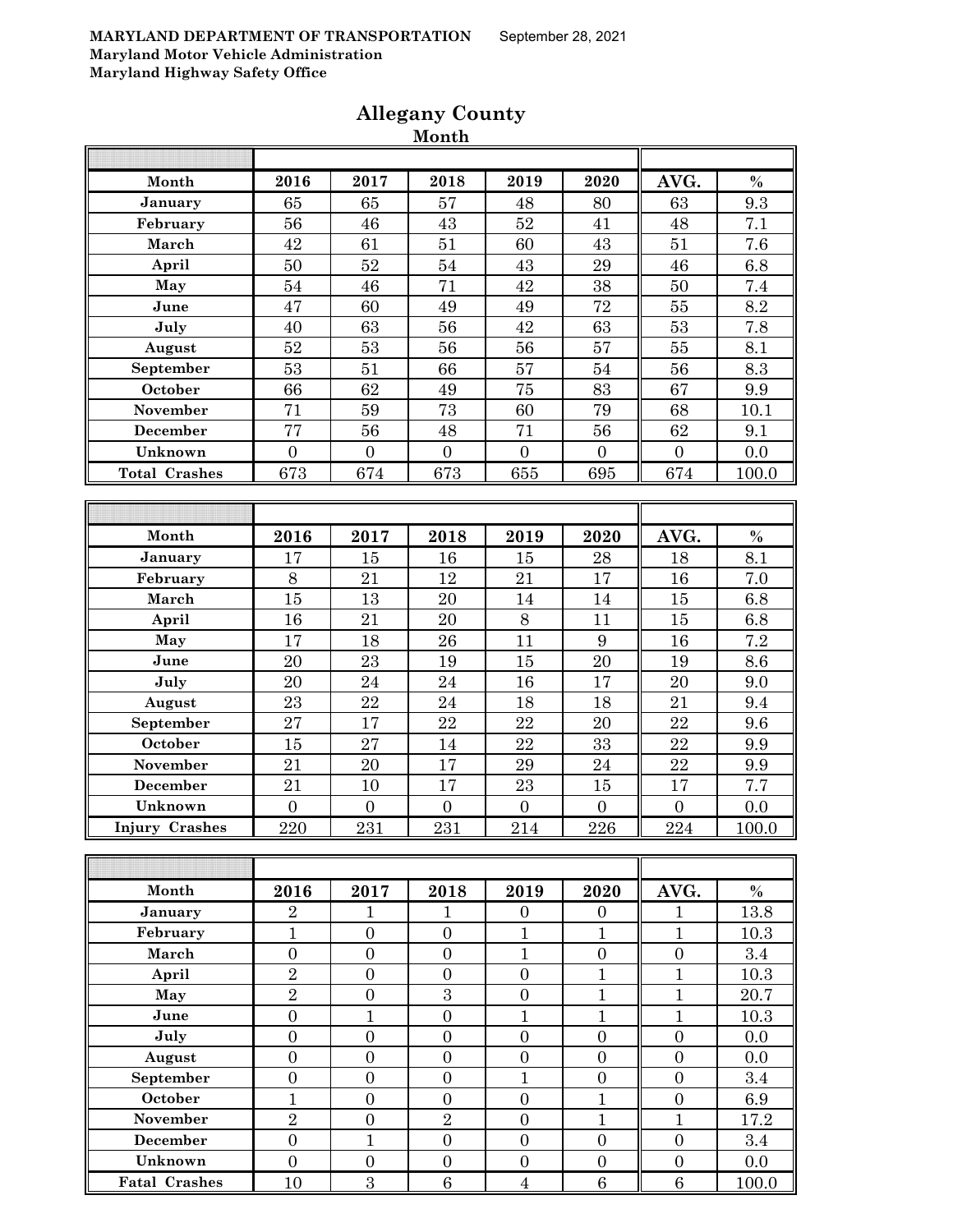September 28, 2021

|                       |                |                  | Day of Week      |                  |                  |                  |       |
|-----------------------|----------------|------------------|------------------|------------------|------------------|------------------|-------|
|                       |                |                  |                  |                  |                  |                  |       |
| Day of Week           | 2016           | 2017             | 2018             | 2019             | 2020             | AVG.             | $\%$  |
| Monday                | 102            | 95               | 94               | 112              | 107              | 102              | 15.1  |
| Tuesday               | 66             | 100              | 101              | 87               | 98               | 90               | 13.4  |
| Wednesday             | 106            | 110              | 105              | 104              | 106              | 106              | 15.8  |
| Thursday              | 109            | 103              | 86               | 93               | 105              | 99               | 14.7  |
| Friday                | 107            | 97               | 111              | 120              | 107              | 108              | 16.1  |
| Saturday              | 91             | 96               | 95               | 59               | 91               | 86               | 12.8  |
| Sunday                | 92             | 73               | 81               | 80               | 81               | 81               | 12.1  |
| Unknown               | $\overline{0}$ | $\overline{0}$   | $\overline{0}$   | $\overline{0}$   | $\overline{0}$   | $\overline{0}$   | 0.0   |
| <b>Total Crashes</b>  | 673            | 674              | 673              | 655              | 695              | 674              | 100.0 |
|                       |                |                  |                  |                  |                  |                  |       |
|                       |                |                  |                  |                  |                  |                  |       |
| Day of Week           | 2016           | 2017             | 2018             | 2019             | 2020             | AVG.             | $\%$  |
| Monday                | 31             | 30               | 32               | 36               | 36               | 33               | 14.7  |
| Tuesday               | 15             | 33               | 34               | 32               | 38               | 30               | 13.5  |
| Wednesday             | 33             | 42               | 41               | 41               | 28               | 37               | 16.5  |
| Thursday              | 38             | 35               | 25               | 27               | 34               | 32               | 14.2  |
| Friday                | 38             | 23               | 37               | 35               | 31               | 33               | 14.6  |
| Saturday              | 33             | 40               | 31               | 24               | 35               | 33               | 14.5  |
| Sunday                | 32             | 28               | 31               | 19               | 24               | 27               | 11.9  |
| Unknown               | $\overline{0}$ | $\overline{0}$   | $\overline{0}$   | $\overline{0}$   | $\overline{0}$   | $\overline{0}$   | 0.0   |
| <b>Injury Crashes</b> | 220            | 231              | 231              | 214              | 226              | 224              | 100.0 |
|                       |                |                  |                  |                  |                  |                  |       |
|                       |                |                  |                  |                  |                  |                  |       |
| Day of Week           | 2016           | 2017             | 2018             | 2019             | 2020             | AVG.             | $\%$  |
| Monday                | 1              | $\overline{0}$   | 1                | $\overline{2}$   | $\overline{2}$   | 1                | 20.7  |
| Tuesday               | $\overline{0}$ | $\overline{0}$   | $\overline{2}$   | $\overline{0}$   | $\overline{0}$   | $\overline{0}$   | 6.9   |
| Wednesday             | $\overline{2}$ | $\mathbf{1}$     | $\overline{0}$   | $\mathbf{1}$     | $\mathbf{1}$     | $\mathbf{1}$     | 17.2  |
| Thursday              | 1              | $\boldsymbol{0}$ | $\boldsymbol{0}$ | $\mathbf 1$      | $\boldsymbol{0}$ | $\boldsymbol{0}$ | 6.9   |
| Friday                | $\mathbf{1}$   | $\overline{0}$   | $\boldsymbol{0}$ | $\overline{0}$   | $\mathbf{1}$     | $\boldsymbol{0}$ | 6.9   |
| Saturday              | $\overline{4}$ | $\overline{0}$   | $\overline{2}$   | $\overline{0}$   | $\mathbf{1}$     | $\mathbf{1}$     | 24.1  |
| Sunday                | $\mathbf{1}$   | $\overline{2}$   | $\mathbf{1}$     | $\boldsymbol{0}$ | $\mathbf{1}$     | $\mathbf{1}$     | 17.2  |
| Unknown               | $\overline{0}$ | $\boldsymbol{0}$ | $\boldsymbol{0}$ | $\overline{0}$   | $\overline{0}$   | $\boldsymbol{0}$ | 0.0   |
| <b>Fatal Crashes</b>  | 10             | $\boldsymbol{3}$ | $6\phantom{.}$   | $\overline{4}$   | 6                | $\,6\,$          | 100.0 |

# **Allegany County**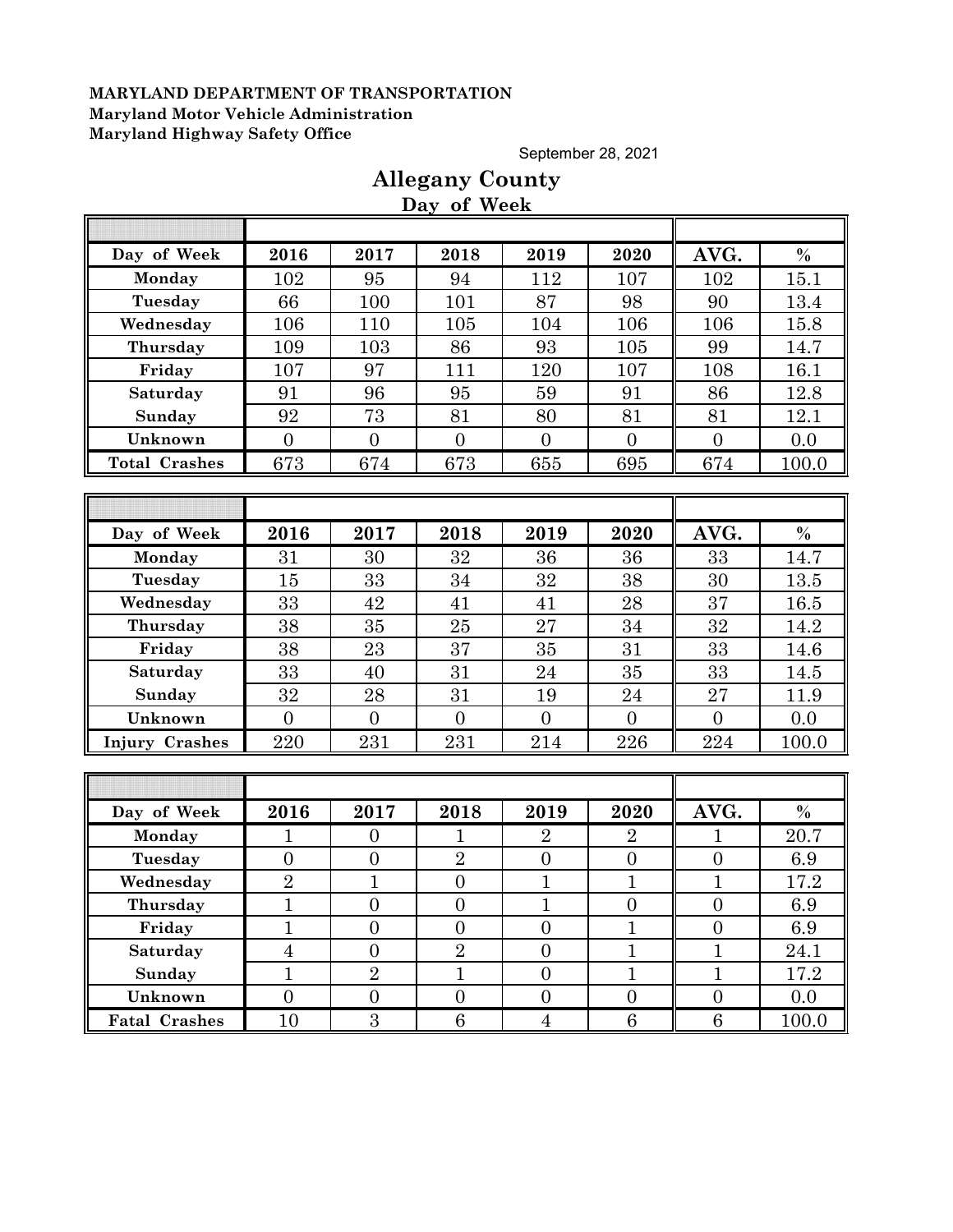### **Allegany County Time of Day**

| Time of Day          | 2016           | 2017                 | 2018           | 2019              | 2020                    | AVG.           | $\frac{0}{0}$ |
|----------------------|----------------|----------------------|----------------|-------------------|-------------------------|----------------|---------------|
| 12:00 Midnight       | 13             | 14                   | 15             | 22                | 16                      | 16             | 2.4           |
| 1:00                 | 21             | 3                    | 12             | 13                | 13                      | 12             | 1.8           |
| 2:00                 | 16             | 12                   | 16             | 13                | 9                       | 13             | 2.0           |
| 3:00                 | 12             | 10                   | 12             | $\scriptstyle{7}$ | 18                      | 12             | 1.8           |
| 4:00                 | 10             | 18                   | 16             | 9                 | 9                       | 12             | 1.8           |
| 5:00                 | 13             | 11                   | 17             | 14                | 25                      | 16             | 2.4           |
| 6:00                 | 13             | 19                   | 23             | 24                | 20                      | 20             | 2.9           |
| 7:00                 | 33             | 21                   | 28             | 36                | 28                      | 29             | 4.3           |
| 8:00                 | 42             | 30                   | 24             | 31                | 28                      | 31             | 4.6           |
| 9:00                 | $^{22}$        | 37                   | 29             | 31                | 22                      | 28             | 4.2           |
| 10:00                | 27             | 40                   | 18             | 29                | 36                      | 30             | 4.5           |
| 11:00                | 29             | 40                   | 45             | 33                | 33                      | 36             | 5.3           |
| 12:00 Noon           | 26             | 38                   | 34             | 41                | 44                      | 37             | 5.4           |
| 1:00                 | 36             | 38                   | 43             | 43                | 34                      | 39             | 5.8           |
| 2:00                 | 52             | 40                   | 47             | 46                | 53                      | 48             | 7.1           |
| 3:00                 | 61             | 54                   | 59             | 42                | 47                      | 53             | 7.8           |
| 4:00                 | 59             | 52                   | 47             | 47                | 53                      | 52             | 7.7           |
| 5:00                 | 38             | 41                   | 40             | 35                | 30                      | 37             | 5.5           |
| 6:00                 | 30             | 41                   | 33             | 36                | 45                      | 37             | 5.5           |
| 7:00                 | 25             | 25                   | 28             | 26                | 33                      | 27             | 4.1           |
| 8:00                 | 25             | 29                   | 25             | 20                | 25                      | 25             | 3.7           |
| 9:00                 | 27             | 23                   | 24             | 24                | 26                      | 25             | 3.7           |
| 10:00                | 26             | 18                   | 19             | 18                | 27                      | 22             | 3.2           |
| 11:00                | 17             | 20                   | 19             | 15                | 21                      | 18             | 2.7           |
| Unknown              | $\overline{0}$ | $\overline{0}$       | $\mathbf{0}$   | $\overline{0}$    | $\mathbf{0}$            | $\mathbf{0}$   | 0.0           |
| <b>Total Crashes</b> | 673            | 674                  | 673            | 655               | 695                     | 674            | 100.0         |
|                      |                |                      |                |                   |                         |                |               |
|                      |                |                      |                |                   |                         |                |               |
| Time of Day          | 2016           | 2017                 | 2018           | 2019              | 2020                    | AVG.           | $\frac{0}{0}$ |
| 12:00 Midnight       | 1              | $\overline{4}$       | $\overline{4}$ | $\overline{4}$    | 5                       | $\overline{4}$ | 1.6           |
| 1:00                 | $\overline{2}$ | 1                    | $\,2$          | $\overline{2}$    | 5                       | $\,2\,$        | 1.1           |
| 2:00                 | $\overline{2}$ | $\boldsymbol{0}$     | $\overline{7}$ | $\overline{2}$    | $\,2\,$                 | 3              | 1.2           |
| 3:00                 | $\overline{4}$ | $\overline{2}$       | $\overline{4}$ | $\overline{0}$    | $\overline{7}$          | 3              | 1.5           |
| 4:00                 | $\overline{3}$ | 8                    | $\overline{4}$ | $\overline{2}$    | $\overline{\mathbf{3}}$ | $\overline{4}$ | 1.8           |
| 5:00                 | 5              | $\mathbf{1}$         | $\overline{4}$ | 8                 | 8                       | 5              | 2.3           |
| 6:00                 | $\mathbf 1$    | $\overline{7}$       | 3              | 3                 | $\overline{2}$          | 3              | 1.4           |
| 7:00                 | 12             | 3                    | 10             | $\scriptstyle{7}$ | 6                       | 8              | 3.4           |
| 8:00                 | 10             | 6                    | 12             | 5                 | 13                      | 9              | 4.1           |
| 9:00                 | 9              | 17                   | 12             | 11                | $\overline{4}$          | 11             | 4.7           |
| 10:00                | 13             | 13                   | $\overline{4}$ | $\,9$             | $\overline{4}$          | 9              | 3.8           |
| 11:00                | 13             | 13                   | 18             | 19                | 8                       | 14             | 6.3           |
| 12:00 Noon           | $\overline{7}$ | 16                   | 10             | 14                | 23                      | 14             | 6.2           |
| 1:00                 | 15             | 11                   | 18             | 18                | 14                      | 15             | 6.8           |
| 2:00                 | 18             | 16                   | 20             | 15                | 26                      | 19             | 8.5           |
| 3:00                 | 15             | 17                   | 23             | 15                | 15                      | 17             | 7.6           |
| 4:00                 | 23             | 21                   | 17             | 13                | 22                      | 19             | 8.6           |
| 5:00                 | 16             | 19                   | 16             | 14                | 9                       | 15             | 6.6           |
| 6:00                 | 8<br>10        | 19<br>$\overline{7}$ | 13<br>9        | 15<br>14          | 15<br>9                 | 14<br>10       | 6.2           |
| 7:00                 |                |                      |                |                   |                         |                | 4.4           |

**8:00** 12 6 5 9 4 7 3.2 **9:00** 9 11 5 7 6 8 3.4 **10:00** 10 5 7 3 10 7 3.1 **11:00** 2 8 4 5 6 5 2.2 **Unknown** 0 0 0 0 0 0 0.0 **Injury Crashes** 220 231 231 214 226 224 100.0 F

| Time of Day          | 2016           | 2017           | 2018             | 2019           | 2020           | AVG.             | $\%$  |
|----------------------|----------------|----------------|------------------|----------------|----------------|------------------|-------|
| 12:00 Midnight       | $\mathbf{0}$   | $\mathbf{0}$   | $\mathbf{0}$     | $\mathbf{0}$   | $\mathbf{0}$   | $\mathbf{0}$     | 0.0   |
| 1:00                 | $\mathbf{1}$   | $\overline{0}$ | $\mathbf{0}$     | $\,1$          | $\mathbf{0}$   | $\mathbf{0}$     | 6.9   |
| 2:00                 | $\overline{0}$ | $\mathbf{0}$   | $\mathbf{0}$     | $\mathbf{1}$   | $\mathbf{0}$   | $\mathbf{0}$     | 3.4   |
| 3:00                 | $\mathbf{0}$   | $\mathbf{0}$   | $\mathbf{0}$     | $\mathbf{0}$   | $\mathbf{0}$   | $\mathbf{0}$     | 0.0   |
| 4:00                 | $\mathbf{0}$   | $\overline{0}$ | $\mathbf{0}$     | $\mathbf{0}$   | $\mathbf{0}$   | $\mathbf{0}$     | 0.0   |
| 5:00                 | $\mathbf{0}$   | $\overline{0}$ | $\mathbf{0}$     | $\mathbf{0}$   | $\mathbf{0}$   | $\mathbf{0}$     | 0.0   |
| 6:00                 | $\mathbf{1}$   | $\overline{0}$ | $\mathbf{0}$     | $\mathbf{0}$   | $\mathbf{0}$   | $\mathbf{0}$     | 3.4   |
| 7:00                 | $\mathbf{0}$   | $\overline{0}$ | $\mathbf{1}$     | $\mathbf{0}$   | $\overline{0}$ | $\mathbf{0}$     | 3.4   |
| 8:00                 | $\mathbf{0}$   | $\overline{0}$ | $\boldsymbol{0}$ | $\mathbf{0}$   | $\mathbf 1$    | $\mathbf{0}$     | 3.4   |
| 9:00                 | $\mathbf{0}$   | $\overline{0}$ | $\overline{0}$   | $\mathbf{0}$   | $\overline{0}$ | $\mathbf{0}$     | 0.0   |
| 10:00                | $\mathbf{0}$   | $\overline{0}$ | $\mathbf{0}$     | $\mathbf{0}$   | $\mathbf{1}$   | $\mathbf{0}$     | 3.4   |
| 11:00                | $\mathbf{0}$   | $\mathbf{1}$   | $\overline{0}$   | $\mathbf{0}$   | $\overline{0}$ | $\mathbf{0}$     | 3.4   |
| 12:00 Noon           | $\mathbf{0}$   | $\overline{0}$ | $\mathbf{1}$     | $\mathbf{0}$   | $\mathbf{1}$   | $\mathbf{0}$     | 6.9   |
| 1:00                 | $\overline{2}$ | $\overline{0}$ | $\overline{0}$   | $\mathbf{0}$   | $\overline{0}$ | $\mathbf{0}$     | 6.9   |
| 2:00                 | $\mathbf{0}$   | $\overline{0}$ | $\mathbf{1}$     | $\mathbf{0}$   | $\mathbf{0}$   | $\mathbf{0}$     | 3.4   |
| 3:00                 | $\overline{2}$ | $\overline{0}$ | $\mathbf{1}$     | $\mathbf{0}$   | $\mathbf{1}$   | $\mathbf{1}$     | 13.8  |
| 4:00                 | $\mathbf{0}$   | $\mathbf{1}$   | $\mathbf{0}$     | $\mathbf{1}$   | $\overline{0}$ | $\mathbf{0}$     | 6.9   |
| 5:00                 | $\mathbf{0}$   | $\overline{0}$ | $\overline{2}$   | $\mathbf{0}$   | $\overline{2}$ | $\mathbf{1}$     | 13.8  |
| 6:00                 | $\mathbf{1}$   | $\mathbf{0}$   | $\mathbf{0}$     | $\mathbf{1}$   | $\mathbf{0}$   | $\mathbf{0}$     | 6.9   |
| 7:00                 | $\mathbf{0}$   | $\mathbf{1}$   | $\mathbf{0}$     | $\mathbf{0}$   | $\mathbf{0}$   | $\mathbf{0}$     | 3.4   |
| 8:00                 | $\mathbf{0}$   | $\overline{0}$ | $\mathbf{0}$     | $\mathbf{0}$   | $\overline{0}$ | $\mathbf{0}$     | 0.0   |
| 9:00                 | $\overline{2}$ | $\mathbf{0}$   | $\mathbf{0}$     | $\mathbf{0}$   | $\mathbf{0}$   | $\mathbf{0}$     | 6.9   |
| 10:00                | $\mathbf{0}$   | $\mathbf{0}$   | $\mathbf{0}$     | $\mathbf{0}$   | $\mathbf{0}$   | $\mathbf{0}$     | 0.0   |
| 11:00                | $\mathbf{1}$   | $\mathbf{0}$   | $\mathbf{0}$     | $\mathbf{0}$   | $\mathbf{0}$   | $\mathbf{0}$     | 3.4   |
| Unknown              | $\mathbf{0}$   | $\overline{0}$ | $\boldsymbol{0}$ | $\mathbf{0}$   | $\mathbf{0}$   | $\boldsymbol{0}$ | 0.0   |
| <b>Fatal Crashes</b> | 10             | $\overline{3}$ | $\overline{6}$   | $\overline{4}$ | 6              | $\overline{6}$   | 100.0 |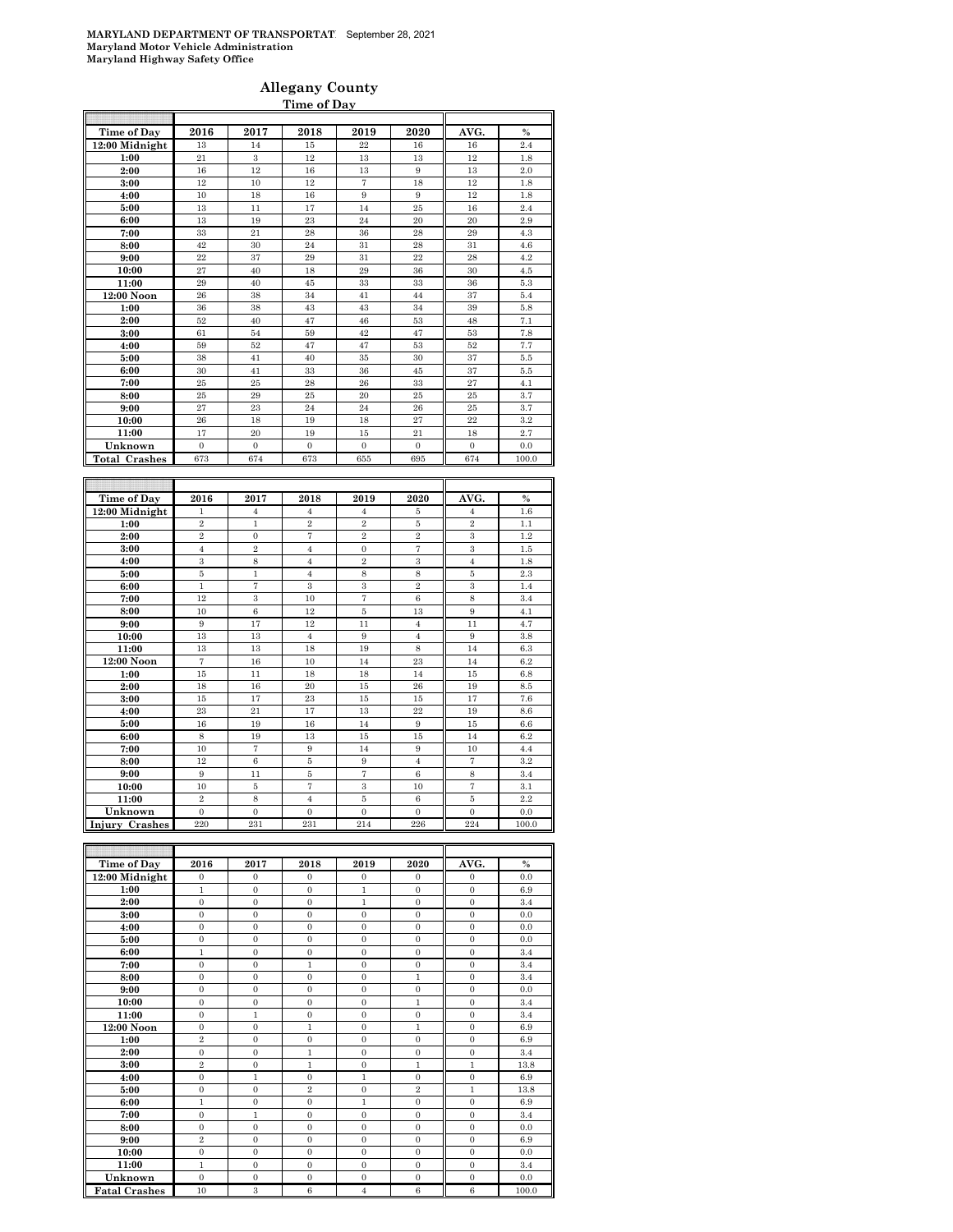### **Allegany County Driver Age**

| Driver Age           | 2016             | 2017           | 2018           | 2019           | 2020           | AVG.             | $\%$              |
|----------------------|------------------|----------------|----------------|----------------|----------------|------------------|-------------------|
| 15 and Under         | 1                | 1              | 3              | $\overline{4}$ | $\overline{2}$ | $\overline{2}$   | 0.2               |
| 16                   | $\boldsymbol{9}$ | 9              | 10             | 6              | $\bf 5$        | 8                | 0.7               |
| 17                   | 15               | 30             | 18             | 17             | 18             | 20               | 1.9               |
| 18                   | 35               | 30             | 32             | 26             | 31             | 31               | 2.9               |
| 19                   | 25               | 31             | 37             | 28             | 21             | 28               | 2.7               |
| 20                   | 31               | 32             | 43             | 31             | 35             | 34               | 3.3               |
| $21 - 24$            | 134              | 87             | 97             | 104            | 93             | 103              | 9.9               |
| $25 - 29$            | 131              | 117            | 103            | 120            | 118            | 118              | 11.3              |
| $30 - 34$            | 92               | 102            | 84             | 102            | 107            | 97               | 9.3               |
| 39<br>$35 -$         | 83               | 81             | 85             | 85             | 70             | 81               | 7.7               |
| $40 - 44$            | 81               | 80             | 75             | 83             | 94             | 83               | 7.9               |
| $45 - 49$            | 64               | 55             | 75             | 59             | 82             | 67               | 6.4               |
| $50 - 54$            | 68               | 82             | 71             | 75             | 75             | 74               | 7.1               |
| $55 - 59$            | 46               | 62             | 68             | 54             | 76             | 61               | 5.9               |
| $60 - 64$            | 40               | 60             | 59             | 52             | 54             | 53               | 5.1               |
| $65 - 69$            | 45               | 43             | 39             | 49             | 46             | 44               | 4.2               |
| $70 - 79$            | 40               | 59             | 62             | 48             | 56             | 53               | 5.1               |
| $80 +$               | 23               | 29             | 29             | 32             | 26             | 28               | 2.7               |
| Unknown              | 64               | 56             | 59             | 54             | 66             | 60               | 5.7               |
| <b>Total Drivers</b> | 1,027            | 1,046          | 1,049          | 1,029          | 1,075          | 1,045            | 100.0             |
|                      |                  |                |                |                |                |                  |                   |
|                      |                  |                |                |                |                |                  |                   |
| Driver Age           | 2016             | 2017           | 2018           | 2019           | 2020           | AVG.             | $\%$              |
| 15 and Under         | $\overline{0}$   | $\overline{0}$ | 1              | 1              | 1              | 1                | 0.3               |
| 16                   | $\overline{0}$   | $\overline{2}$ | $\overline{2}$ | $\overline{2}$ | $\overline{0}$ | 1                | 0.5               |
| 17                   | 5                | 7              | 3              | $\overline{4}$ | 6              | 5                | 2.2               |
| 18                   | 3                | $\overline{7}$ | $\,6$          | 8              | $\,6$          | $\,6\,$          | 2.6               |
| 19                   | $\overline{5}$   | 14             | $\bf 5$        | 3              | $\bf 5$        | $\boldsymbol{6}$ | 2.8               |
| 20                   | $\overline{2}$   | 10             | 9              | 5              | 7              | $\overline{7}$   | 2.9               |
| $21 - 24$            | 36               | 16             | 24             | 21             | 15             | 22               | 9.7               |
| $25 - 29$            | 27               | 30             | 25             | 26             | 36             | 29               | 12.5              |
| $30 - 34$            | 24               | 15             | 18             | 25             | 24             | 21               | 9.2               |
| $35 - 39$            | 25               | 16             | 17             | 8              | 10             | 15               | 6.6               |
| $40 - 44$            | 21               | 15             | 15             | 24             | 19             | 19               | 8.2               |
| $45 - 40$            | 1 <sub>O</sub>   | 1 <sub>0</sub> | $\Omega$       | $\overline{7}$ | 14             | 14               | $\alpha$ $\alpha$ |

| 35 - 39                | 25             | 16. |     | ਨ        | 10. | G I | 6.6   |
|------------------------|----------------|-----|-----|----------|-----|-----|-------|
| $40 - 44$              | 21             | 15  | 15  | 24       | 19  | 19  | 8.2   |
| $45 - 49$              | 18             | 10  | 20  |          | 14  | 14  | 6.0   |
| $50 - 54$              | 17             | 16  | 17  | 17       | 16  | 17  | 7.2   |
| $55 - 59$              | 12             | 13  | 11  | 9        | 22  | 13  | 5.8   |
| $60 - 64$              | 5              | 16  | 27  | 8        | 11  | 13  | 5.8   |
| $65 - 69$              | 8              | 14  | 9   | 14       | 15  | 12  | 5.2   |
| $70 - 79$              | 19             | 20  | 19  | 15       | 20  | 19  | 8.1   |
| $80 +$                 | 6              | 12  | 13  | 9        | 6   | 9   | 4.0   |
| Unknown                | $\overline{2}$ |     | 0   | $\Omega$ |     |     | 0.3   |
| <b>Injured Drivers</b> | 235            | 234 | 241 | 206      | 234 | 230 | 100.0 |

| Driver Age               | 2016           | 2017           | 2018           | 2019           | 2020           | AVG.           | $\%$  |
|--------------------------|----------------|----------------|----------------|----------------|----------------|----------------|-------|
| 15 and Under             | $\mathbf{0}$   | $\theta$       | $\mathbf{0}$   | $\theta$       | $\mathbf{0}$   | $\overline{0}$ | 0.0   |
| 16                       | $\overline{0}$ | $\overline{0}$ | $\overline{0}$ | $\theta$       | $\overline{0}$ | $\Omega$       | 0.0   |
| 17                       | $\overline{0}$ | $\overline{0}$ | $\overline{0}$ | $\overline{0}$ | $\mathbf{0}$   | $\overline{0}$ | 0.0   |
| 18                       | $\overline{0}$ | $\overline{0}$ | $\overline{0}$ | $\Omega$       | $\overline{0}$ | $\overline{0}$ | 0.0   |
| 19                       | $\overline{0}$ | $\overline{0}$ | 1              | $\Omega$       | $\mathbf{0}$   | $\Omega$       | 4.3   |
| 20                       | 1              | $\overline{0}$ | $\overline{0}$ | $\theta$       | $\overline{0}$ | $\overline{0}$ | 4.3   |
| $21 - 24$                | $\overline{0}$ | $\overline{0}$ | $\Omega$       | $\Omega$       | 1              | $\overline{0}$ | 4.3   |
| $25 - 29$                | 3              | $\overline{0}$ | $\overline{0}$ | $\theta$       | $\overline{1}$ | $\mathbf{1}$   | 17.4  |
| $30 - 34$                | 1              | $\overline{0}$ | $\overline{0}$ | 1              | $\overline{0}$ | $\overline{0}$ | 8.7   |
| $35 - 39$                | $\overline{0}$ | $\overline{0}$ | 1              | $\theta$       | $\overline{2}$ | $\mathbf{1}$   | 13.0  |
| $40 - 44$                | $\overline{2}$ | $\overline{0}$ | $\overline{0}$ | $\Omega$       | $\Omega$       | $\Omega$       | 8.7   |
| $45 - 49$                | $\overline{0}$ | $\overline{0}$ | $\overline{0}$ | $\theta$       | $\mathbf{0}$   | $\overline{0}$ | 0.0   |
| $50 - 54$                | $\overline{0}$ | $\mathbf{1}$   | 1              | $\theta$       | $\mathbf{0}$   | $\overline{0}$ | 8.7   |
| $55 - 59$                | $\overline{2}$ | $\overline{0}$ | $\Omega$       | 1              | $\mathbf{0}$   | $\mathbf{1}$   | 13.0  |
| $60 - 64$                | $\overline{0}$ | $\overline{0}$ | $\Omega$       | 1              | $\Omega$       | $\theta$       | 4.3   |
| $65 - 69$                | $\mathbf{0}$   | $\mathbf{1}$   | $\overline{0}$ | $\Omega$       | $\overline{0}$ | $\Omega$       | 4.3   |
| $70 - 79$                | $\overline{0}$ | $\mathbf{1}$   | $\Omega$       | $\Omega$       | 1              | $\overline{0}$ | 8.7   |
| $80 +$                   | $\overline{0}$ | $\overline{0}$ | $\overline{0}$ | $\overline{0}$ | $\overline{0}$ | $\overline{0}$ | 0.0   |
| Unknown                  | $\overline{0}$ | $\overline{0}$ | $\overline{0}$ | $\theta$       | $\overline{0}$ | $\overline{0}$ | 0.0   |
| <b>Driver Fatalities</b> | 9              | 3              | 3              | 3              | $\bf 5$        | 5              | 100.0 |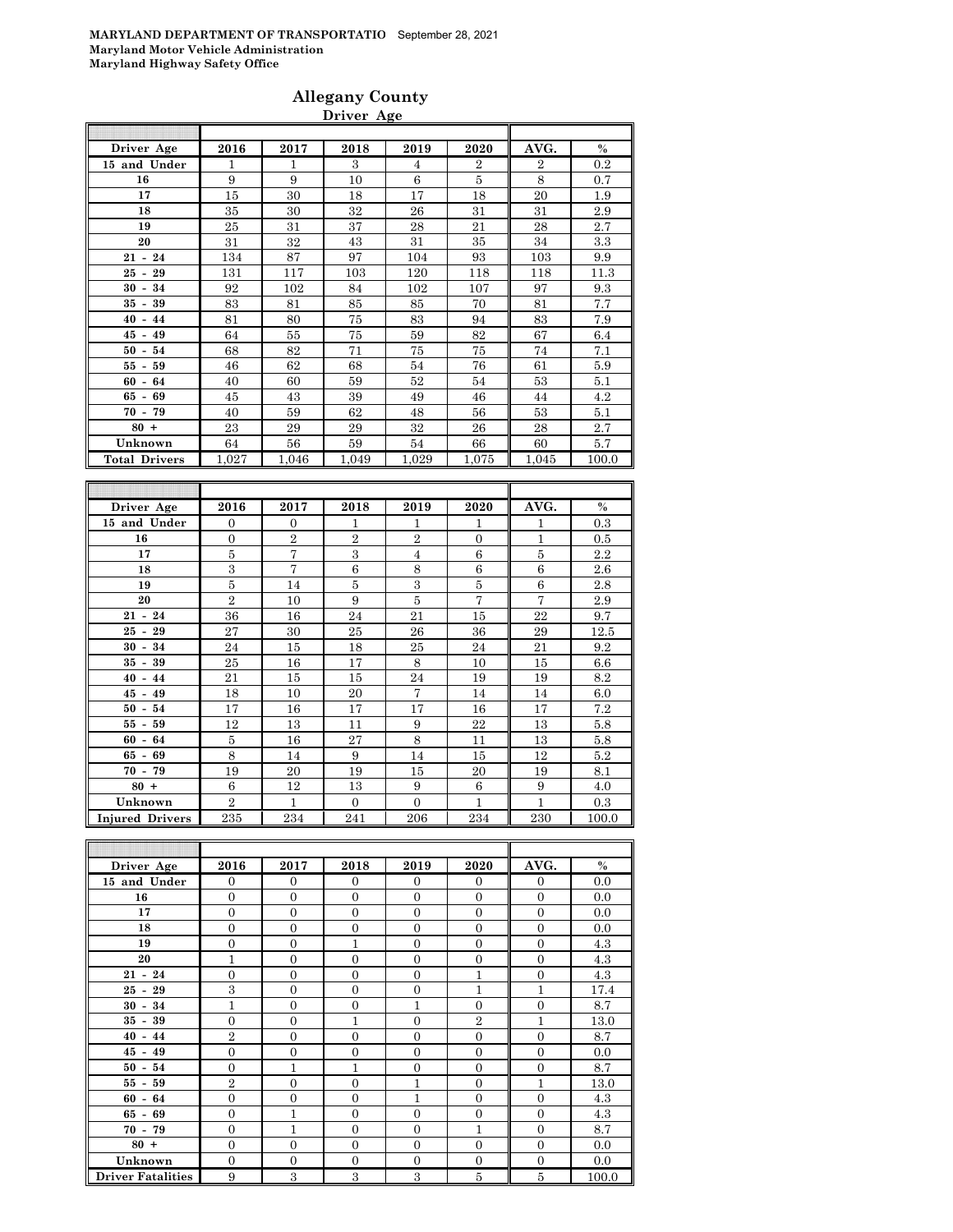Г

| Driver Gender          | 2016  | 2017           | 2018           | 2019  | 2020  | AVG.  | $\frac{0}{0}$ |
|------------------------|-------|----------------|----------------|-------|-------|-------|---------------|
| Male                   | 631   | 589            | 577            | 567   | 624   | 598   | 57.2          |
| Female                 | 322   | 387            | 407            | 399   | 379   | 379   | 36.2          |
| Unknown                | 74    | 70             | 65             | 63    | 72    | 69    | 6.6           |
| <b>Total Drivers</b>   | 1,027 | 1,046          | 1,049          | 1,029 | 1,075 | 1,045 | 100.0         |
|                        |       |                |                |       |       |       |               |
|                        |       |                |                |       |       |       |               |
| Driver Gender          | 2016  | 2017           | 2018           | 2019  | 2020  | AVG.  | $\%$          |
| Male                   | 137   | 116            | 116            | 93    | 133   | 119   | 51.7          |
| Female                 | 95    | 112            | 122            | 112   | 97    | 108   | 46.8          |
| Unknown                | 3     | 6              | 3              |       | 4     | 3     | 1.5           |
| <b>Driver Injuries</b> | 235   | 234            | 241            | 206   | 234   | 230   | 100.0         |
|                        |       |                |                |       |       |       |               |
|                        |       |                |                |       |       |       |               |
| Driver Gender          | 2016  | 2017           | 2018           | 2019  | 2020  | AVG.  | $\frac{0}{0}$ |
| Male                   | 9     | $\overline{2}$ | $\overline{2}$ | 3     | 3     | 4     | 82.6          |

### **Allegany County Driver Gender**

ĪĪ

╗

| Driver Gender            | 2016 | 2017 | 2018 | 2019 | 2020 | AVG. | $\%$  |
|--------------------------|------|------|------|------|------|------|-------|
| Male                     |      |      |      |      |      |      | 82.6  |
| Female                   |      |      |      |      |      |      |       |
| Unknown                  |      |      |      |      |      |      |       |
| <b>Driver Fatalities</b> |      |      |      |      |      |      | 100.0 |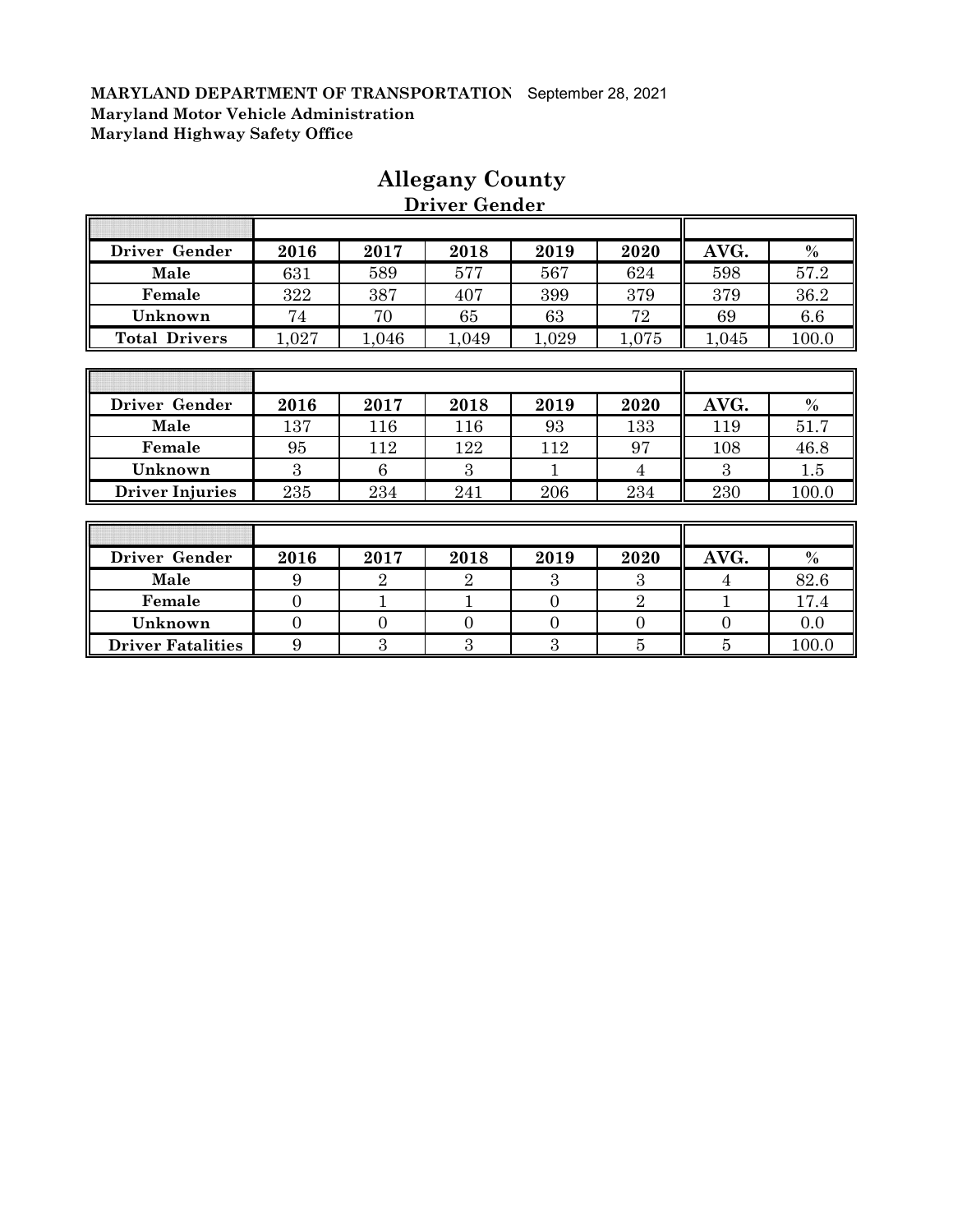$\mathsf{r}$ 

### **Allegany County Driver Safety Equipment Use**

| <b>Safety Equipment</b> | 2016             | 2017                 | 2018                | 2019                 | 2020             | AVG.                     | $\%$  |
|-------------------------|------------------|----------------------|---------------------|----------------------|------------------|--------------------------|-------|
| Not Applicable          | 60               | 44                   | 29                  | 32                   | 66               | 46                       | 4.4   |
| None                    | 28               | 30                   | 25                  | 27                   | 38               | 30                       | 2.8   |
| Lap belt only           | 7                | 6                    | 9                   | $\boldsymbol{2}$     | $\boldsymbol{2}$ | 5                        | 0.5   |
| Shoulder belt only      | 24               | 19                   | 12                  | 8                    | 12               | 15                       | 1.4   |
| Shoulder/Lap belt(s)    | 811              | 846                  | 866                 | 852                  | 833              | 842                      | 80.5  |
| Child/Youth restraint   | 0                | 0                    | 0                   | 0                    | 0                | 0                        | 0.0   |
| Child restraint forward | $\mathbf{0}$     | $\boldsymbol{0}$     | $\boldsymbol{0}$    | $\overline{0}$       | $\overline{0}$   | $\boldsymbol{0}$         | 0.0   |
| Child restraint rear    | $\boldsymbol{0}$ | $\boldsymbol{0}$     | $\boldsymbol{0}$    | $\boldsymbol{0}$     | $\boldsymbol{0}$ | $\boldsymbol{0}$         | 0.0   |
| <b>Booster seat</b>     | $\overline{0}$   | $\overline{0}$       | $\overline{0}$      | $\overline{0}$       | $\mathbf{0}$     | $\boldsymbol{0}$         | 0.0   |
| Child restraint unknow  | $\boldsymbol{0}$ | $\boldsymbol{0}$     | $\boldsymbol{0}$    | $\boldsymbol{0}$     | $\boldsymbol{0}$ | $\boldsymbol{0}$         | 0.0   |
| Mc/Bike helmet          | 9                | $\mathbf{1}$         | 12                  | 9                    | 8                | 8                        | 0.7   |
| Mc/bike shield only     | $\mathbf{0}$     | $\overline{0}$       | $\overline{0}$      | $\overline{0}$       | $\overline{0}$   | $\overline{0}$           | 0.0   |
| Mc/bike helmet & shield | 8                | 5                    | 6                   | $\overline{4}$       | 5                | 6                        | 0.5   |
| Protective pads         | 0                | $\mathbf{0}$         | 0                   | $\overline{0}$       | $\boldsymbol{0}$ | $\boldsymbol{0}$         | 0.0   |
| Reflective clothing     | $\boldsymbol{0}$ | $\boldsymbol{0}$     | 1                   | $\boldsymbol{0}$     | 0                | $\boldsymbol{0}$         | 0.0   |
| Lighting                | $\overline{0}$   | $\overline{0}$       | $\overline{0}$      | $\overline{0}$       | $\overline{0}$   | $\overline{0}$           | 0.0   |
| Air bag only            | $\boldsymbol{0}$ | $\boldsymbol{0}$     | $\mathbf{0}$        | $\boldsymbol{0}$     | 0                | $\boldsymbol{0}$         | 0.0   |
|                         | $\mathbf{0}$     | $\mathbf{0}$         | $\overline{0}$      | $\overline{0}$       | $\overline{0}$   | $\overline{0}$           | 0.0   |
| Air bag and belts       |                  |                      |                     |                      |                  |                          |       |
| Other                   | 1                | 1                    | $\boldsymbol{0}$    | 0                    | $\boldsymbol{0}$ | $\boldsymbol{0}$         | 0.0   |
| Unknown                 | 79               | 94                   | 89                  | 95                   | 111              | 94                       | 9.0   |
| <b>Total Drivers</b>    | 1.027            | 1.046                | 1.049               | 1.029                | 1.075            | 1.045                    | 100.0 |
|                         |                  |                      |                     |                      |                  |                          |       |
|                         |                  |                      |                     |                      |                  |                          |       |
| <b>Safety Equipment</b> | 2016             | 2017                 | 2018                | 2019                 | 2020             | AVG.                     | $\%$  |
| Not Applicable          | 11               | 4                    | 9                   | 6                    | 13               | 9                        | 3.7   |
| None                    | 13               | 20                   | 13                  | 9                    | 14               | 14                       | 6.0   |
| Lap belt only           | $\overline{2}$   | 1                    | 1                   | $\mathbf{1}$         | $\boldsymbol{0}$ | 1                        | 0.4   |
| Shoulder belt only      | 8                | 6                    | $\overline{4}$      | 3                    | $\overline{2}$   | 5                        | 2.0   |
| Shoulder/Lap belt(s)    | 181              | 188                  | 196                 | 165                  | 193              | 185                      | 80.3  |
| Child/Youth restraint   | $\mathbf{0}$     | $\mathbf{0}$         | $\mathbf{0}$        | $\mathbf{0}$         | 0                | 0                        | 0.0   |
| Child restraint forward | $\boldsymbol{0}$ | $\boldsymbol{0}$     | $\mathbf{0}$        | $\boldsymbol{0}$     | $\boldsymbol{0}$ | $\boldsymbol{0}$         | 0.0   |
| Child restraint rear    | $\mathbf{0}$     | $\mathbf{0}$         | $\overline{0}$      | $\overline{0}$       | $\overline{0}$   | $\overline{0}$           | 0.0   |
| <b>Booster seat</b>     | $\mathbf{0}$     | $\mathbf{0}$         | $\overline{0}$      | $\overline{0}$       | $\overline{0}$   | $\overline{0}$           | 0.0   |
| Child restraint unknow  | $\boldsymbol{0}$ | $\boldsymbol{0}$     | 0                   | 0                    | $\boldsymbol{0}$ | $\boldsymbol{0}$         | 0.0   |
| Mc/Bike helmet          | 9                | $\mathbf{1}$         | 10                  | 7                    | $\,6$            | 7                        | 2.9   |
| Mc/bike shield only     | $\boldsymbol{0}$ | $\boldsymbol{0}$     | $\boldsymbol{0}$    | $\boldsymbol{0}$     | $\boldsymbol{0}$ | $\boldsymbol{0}$         | 0.0   |
| Mc/bike helmet & shield | $\boldsymbol{6}$ | 5                    | 6                   | $\overline{4}$       | $\,3$            | $\bf 5$                  | 2.1   |
| Protective pads         | $\boldsymbol{0}$ | $\boldsymbol{0}$     | $\boldsymbol{0}$    | $\boldsymbol{0}$     | 0                | $\boldsymbol{0}$         | 0.0   |
| Reflective clothing     | $\boldsymbol{0}$ | $\overline{0}$       | $\overline{0}$      | $\overline{0}$       | $\boldsymbol{0}$ | $\overline{0}$           | 0.0   |
| Lighting                | $\boldsymbol{0}$ | $\boldsymbol{0}$     | $\boldsymbol{0}$    | $\boldsymbol{0}$     | $\boldsymbol{0}$ | $\boldsymbol{0}$         | 0.0   |
| Air bag only            | $\overline{0}$   | $\mathbf{0}$         | $\overline{0}$      | $\overline{0}$       | $\overline{0}$   | $\overline{0}$           | 0.0   |
| Air bag and belts       | $\boldsymbol{0}$ | $\boldsymbol{0}$     | $\overline{0}$      | $\boldsymbol{0}$     | $\boldsymbol{0}$ | $\boldsymbol{0}$         | 0.0   |
| Other                   | $\mathbf{0}$     | $\boldsymbol{0}$     | 0                   | $\overline{0}$       | $\boldsymbol{0}$ | $\boldsymbol{0}$         | 0.0   |
| Unknown                 | 5                | 9                    | $\overline{2}$      | 11                   | 3                | 6                        | 2.6   |
|                         |                  |                      | 241                 |                      |                  |                          |       |
| Driver Injuries         | 235              | 234                  |                     | 206                  | 234              | 230                      | 100.0 |
|                         |                  |                      |                     |                      |                  |                          |       |
|                         |                  |                      |                     |                      |                  |                          | %     |
| <b>Safety Equipment</b> | 2016<br>1        | 2017<br>$\mathbf{0}$ | 2018                | 2019<br>$\mathbf{0}$ | 2020             | AVG.<br>$\boldsymbol{0}$ | 4.3   |
| Not Applicable          | $\,3$            | $\boldsymbol{0}$     | 0<br>$\overline{2}$ | $\overline{2}$       | 0<br>1           | $\,2$                    |       |
| None<br>Lap belt only   | $\overline{0}$   |                      |                     | $\boldsymbol{0}$     |                  | $\boldsymbol{0}$         | 34.8  |
|                         |                  | $\boldsymbol{0}$     | $\boldsymbol{0}$    |                      | $\boldsymbol{0}$ |                          | 0.0   |
| Shoulder belt only      | $\boldsymbol{0}$ | $\boldsymbol{0}$     | $\mathbf{1}$        | $\boldsymbol{0}$     | $\boldsymbol{0}$ | $\boldsymbol{0}$         | 4.3   |
| Shoulder/Lap belt(s)    | $\overline{2}$   | $\overline{2}$       | $\overline{0}$      | $\mathbf{1}$         | 3                | $\overline{2}$           | 34.8  |
| Child/Youth restraint   | $\boldsymbol{0}$ | $\overline{0}$       | $\overline{0}$      | $\overline{0}$       | $\overline{0}$   | $\overline{0}$           | 0.0   |
| Child restraint forward | 0                | $\boldsymbol{0}$     | 0                   | $\boldsymbol{0}$     | $\boldsymbol{0}$ | $\boldsymbol{0}$         | 0.0   |
| Child restraint rear    | $\boldsymbol{0}$ | $\mathbf{0}$         | $\boldsymbol{0}$    | $\boldsymbol{0}$     | $\boldsymbol{0}$ | $\boldsymbol{0}$         | 0.0   |
| <b>Booster seat</b>     | $\boldsymbol{0}$ | $\boldsymbol{0}$     | 0                   | $\boldsymbol{0}$     | $\boldsymbol{0}$ | $\boldsymbol{0}$         | 0.0   |
| Child restraint unk.    | $\overline{0}$   | $\overline{0}$       | $\overline{0}$      | $\overline{0}$       | $\mathbf{0}$     | $\overline{0}$           | 0.0   |
| Mc/Bike helmet          | $\boldsymbol{0}$ | $\boldsymbol{0}$     | $\boldsymbol{0}$    | $\boldsymbol{0}$     | 1                | $\boldsymbol{0}$         | 4.3   |
| Mc/bike shield only     | $\boldsymbol{0}$ | $\overline{0}$       | $\overline{0}$      | $\overline{0}$       | $\boldsymbol{0}$ | $\overline{0}$           | 0.0   |
| Mc/bike helmet & shield | 1                | $\boldsymbol{0}$     | 0                   | $\boldsymbol{0}$     | $\boldsymbol{0}$ | $\boldsymbol{0}$         | 4.3   |
| Protective pads         | $\mathbf{0}$     | $\overline{0}$       | $\overline{0}$      | $\overline{0}$       | $\overline{0}$   | $\overline{0}$           | 0.0   |
| Reflective clothing     | $\boldsymbol{0}$ | $\boldsymbol{0}$     | $\boldsymbol{0}$    | $\boldsymbol{0}$     | $\boldsymbol{0}$ | $\boldsymbol{0}$         | 0.0   |
| Lighting                | $\boldsymbol{0}$ | $\boldsymbol{0}$     | 0                   | $\overline{0}$       | $\overline{0}$   | $\overline{0}$           | 0.0   |
| Air bag only            | $\boldsymbol{0}$ | $\boldsymbol{0}$     | 0                   | $\boldsymbol{0}$     | $\boldsymbol{0}$ | $\boldsymbol{0}$         | 0.0   |
| Air bag and belts       | $\boldsymbol{0}$ | $\boldsymbol{0}$     | $\boldsymbol{0}$    | $\boldsymbol{0}$     | $\boldsymbol{0}$ | $\boldsymbol{0}$         | 0.0   |
| Other                   | $\mathbf{1}$     | $\mathbf{0}$         | $\overline{0}$      | $\overline{0}$       | $\overline{0}$   | $\overline{0}$           | 4.3   |
|                         |                  |                      |                     |                      |                  |                          |       |
| Unknown                 | 1                | 1                    | $\boldsymbol{0}$    | 0                    | 0                | 0                        | 8.7   |

**Note: None & Air Bag are counted as no safety equipment in use.**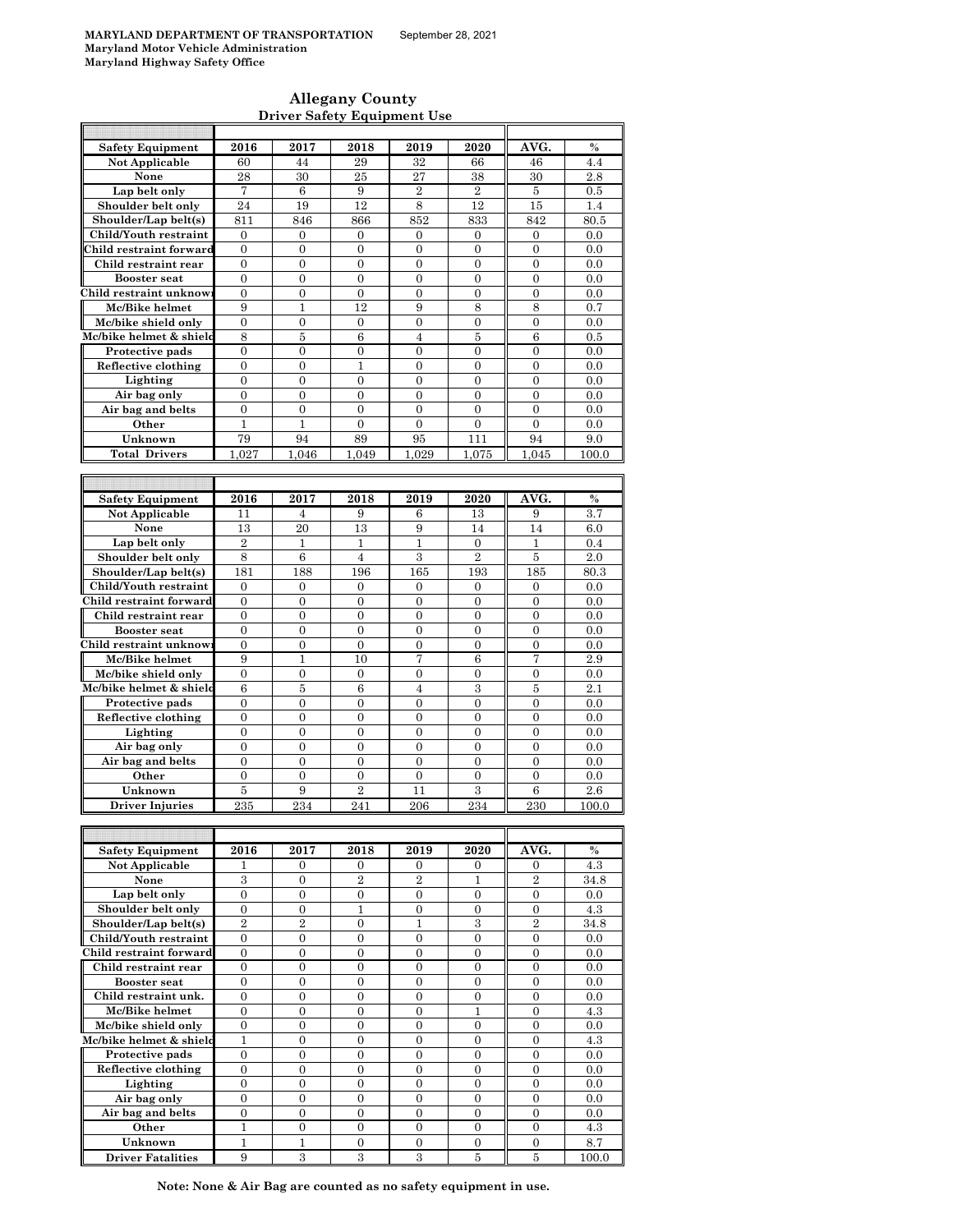### **Allegany County Passenger Age**

| Passenger Age           | 2016                           | 2017                           | 2018                               | 2019                           | 2020                         | AVG.                    | $\frac{0}{6}$    |
|-------------------------|--------------------------------|--------------------------------|------------------------------------|--------------------------------|------------------------------|-------------------------|------------------|
| Under 5                 | 26                             | 25                             | 40                                 | 35                             | 24                           | 30                      | 10.7             |
| $5-9$                   | 24                             | 20                             | $32\,$                             | 21                             | 20                           | 23                      | 8.3              |
| $10 - 11$               | 7                              | 11                             | 13                                 | 8                              | 8                            | 9                       | 3.3              |
| $12 - 13$               | $\overline{4}$                 | 9                              | 34                                 | $\overline{7}$                 | $\,8\,$                      | 12                      | 4.4              |
| $14 - 15$               | 7                              | 9                              | 23                                 | $\,6\,$                        | 8                            | 11                      | 3.8              |
| $16 - 17$               | 16                             | 15                             | 17                                 | 11                             | 23                           | 16                      | 5.8              |
| $18 - 19$               | 12                             | 19                             | 24                                 | 21                             | 28                           | 21                      | 7.4              |
| $20 - 24$               | 41                             | 32                             | 26                                 | 35                             | 21                           | 31                      | 11.0             |
| $25 - 29$               | 24                             | 26                             | 18                                 | 24                             | 23                           | 23                      | 8.2              |
| $30 - 34$               | 19                             | 15                             | 16                                 | 19                             | 16                           | 17                      | 6.0              |
| $35 - 39$               | 11                             | 11                             | 15                                 | 14                             | 15                           | 13                      | 4.7              |
| $40 - 44$               | 12                             | 12                             | 14                                 | 11                             | 10                           | 12                      | 4.2              |
| $45 - 49$               | 10                             | 8                              | 11                                 | 8                              | 13                           | 10                      | 3.6              |
| $50 - 54$               | 7                              | 8                              | $\,8\,$                            | 18                             | $\overline{7}$               | 10                      | 3.4              |
| $55 - 59$               | 8                              | 10                             | $\overline{7}$                     | 15                             | $\bf 5$                      | $\boldsymbol{9}$        | 3.2              |
| $60 - 64$               | $\overline{6}$                 | 8                              | $\overline{12}$                    | $\overline{4}$                 | 10                           | $\,8\,$                 | 2.8              |
| $65 - 69$               | 7                              | 9                              | $\,8\,$                            | $\bf 5$                        | $\mathbf{1}$                 | $\,6\,$                 | 2.1              |
| $70 - 79$               | 9                              | 13                             | 14                                 | 13                             | 9                            | 12                      | 4.1              |
| $80 +$                  | $\overline{4}$                 | $\overline{2}$                 | 15                                 | 11                             | 8                            | $\,8\,$                 | 2.8              |
| Unknown                 | $\overline{0}$                 | $\Omega$                       | $\Omega$                           | $\Omega$                       | $\Omega$                     | $\overline{0}$          | 0.0              |
| <b>Total Passengers</b> | 254                            | 262                            | 347                                | 286                            | 257                          | 281                     | 100.0            |
|                         |                                |                                |                                    |                                |                              |                         |                  |
|                         |                                |                                |                                    |                                |                              |                         |                  |
|                         |                                |                                |                                    |                                |                              |                         |                  |
| Passenger Age           | 2016                           | 2017                           | 2018                               | 2019                           | 2020                         | AVG.                    | $\frac{0}{6}$    |
| Under 5                 | 7                              | 7                              | 15                                 | 8                              | $\overline{4}$               | $\,8\,$                 | 10.2             |
| $5-9$                   | $\bf 5$                        | $\overline{4}$                 | $\,6\,$                            | $\overline{3}$                 | $\sqrt{6}$                   | $\overline{\mathbf{5}}$ | 6.0              |
| $10 - 11$               | $\overline{2}$                 | $\overline{4}$                 | $\,2$                              | $\overline{2}$                 | $\,3$                        | $\,3$                   | 3.2              |
| $12 - 13$               | $\mathbf{1}$                   | $\overline{2}$                 | $\overline{4}$                     | $\overline{0}$                 | $\overline{2}$               | $\overline{2}$          | 2.2              |
| $14 - 15$               | $\boldsymbol{0}$               | $\,3$                          | $\,3$                              | $\boldsymbol{0}$               | $\sqrt{3}$                   | $\sqrt{2}$              | $2.\overline{2}$ |
| $16 - 17$               | 8                              | $\bf 5$                        | 3                                  | $\,3\,$                        | $\boldsymbol{9}$             | $\,6\,$                 | 7.0              |
| $18 - 19$               | $\overline{2}$                 | $\,2\,$                        | $9\phantom{.0}$                    | 7                              | $\,8\,$                      | $\,6\,$                 | 7.0              |
| $20 - 24$               | 7                              | 12                             | $\overline{4}$                     | $\,8\,$                        | $\overline{5}$               | $\overline{7}$          | 9.0              |
| $25 - 29$               | 10                             | 10                             | 7                                  | $\,6$                          | $\,8\,$                      | 8                       | 10.2             |
| $30 - 34$               | 8                              | $\,3$                          | $\,6\,$                            | $\bf 5$                        | $\overline{6}$               | $\overline{6}$          | 7.0              |
| $35 - 39$               | $\overline{4}$                 | $\overline{3}$                 | $\,6$                              | $\bf 5$                        | 6                            | $\bf 5$                 | 6.0              |
| $40 - 44$               | 3                              | $\overline{4}$                 | $\overline{2}$                     | $\mathbf 1$                    | $\sqrt{4}$                   | $\boldsymbol{3}$        | 3.5              |
| $45 - 49$               | 7                              | $\,2$                          | $\,3$                              | $\,3$                          | 5                            | $\overline{4}$          | $5.0\,$          |
| $50 - 54$               | $\overline{4}$                 | $\overline{4}$                 | $\sqrt{2}$                         | $\overline{0}$                 | $\sqrt{2}$                   | $\sqrt{2}$              | 3.0              |
| $55 - 59$               | 3                              | $\,6$                          | $\,3$                              | $\bf 5$                        | $\,2$                        | $\overline{4}$          | 4.7              |
| $60 - 64$               | 3                              | $\,3$                          | $\sqrt{2}$                         | $\,1$                          | $\overline{4}$               | $\,3$                   | 3.2              |
| $65 - 69$               | $\mathbf{1}$                   | $\mathbf{1}$                   | $\,2$                              | $\,3$                          | $\overline{0}$               | $\mathbf{1}$            | 1.7              |
| $70 - 79$<br>$80 +$     | $\overline{7}$<br>$\mathbf{1}$ | $\overline{4}$<br>$\mathbf{1}$ | $\overline{\mathbf{7}}$<br>$\,6\,$ | $\overline{3}$<br>$\mathbf{1}$ | $\sqrt{3}$<br>$\overline{2}$ | $\bf 5$<br>$\sqrt{2}$   | 6.0<br>2.7       |

| Passenger Age               | 2016           | 2017           | 2018           | 2019           | 2020           | AVG.           | $\%$  |
|-----------------------------|----------------|----------------|----------------|----------------|----------------|----------------|-------|
| Under 5                     | $\mathbf{0}$   | $\mathbf{0}$   | 1              | $\overline{0}$ | $\overline{0}$ | $\overline{0}$ | 12.5  |
| $5-9$                       | $\Omega$       | $\theta$       | $\overline{0}$ | $\Omega$       | $\Omega$       | $\overline{0}$ | 0.0   |
| $10 - 11$                   | $\overline{0}$ | $\overline{0}$ | $\overline{0}$ | $\mathbf{0}$   | $\Omega$       | $\mathbf{0}$   | 0.0   |
| $12 - 13$                   | $\overline{0}$ | $\overline{0}$ | $\overline{0}$ | $\overline{0}$ | $\mathbf{0}$   | $\overline{0}$ | 0.0   |
| $14 - 15$                   | $\overline{0}$ | $\overline{0}$ | $\overline{0}$ | $\overline{0}$ | $\overline{0}$ | $\overline{0}$ | 0.0   |
| $16 - 17$                   | $\mathbf{1}$   | $\overline{0}$ | $\overline{0}$ | $\mathbf{0}$   | $\overline{0}$ | $\overline{0}$ | 12.5  |
| $18 - 19$                   | $\overline{0}$ | $\overline{0}$ | $\overline{0}$ | $\overline{1}$ | $\overline{0}$ | $\overline{0}$ | 12.5  |
| $20 - 24$                   | $\overline{2}$ | $\overline{0}$ | $\overline{0}$ | $\mathbf{1}$   | $\overline{0}$ | $\mathbf{1}$   | 37.5  |
| $25 - 29$                   | $\Omega$       | $\theta$       | $\overline{0}$ | $\Omega$       | $\theta$       | $\overline{0}$ | 0.0   |
| $30 - 34$                   | $\overline{0}$ | $\overline{0}$ | $\overline{0}$ | $\mathbf{0}$   | $\Omega$       | $\overline{0}$ | 0.0   |
| $35 - 39$                   | $\overline{0}$ | $\overline{0}$ | $\overline{0}$ | $\mathbf{0}$   | $\overline{0}$ | $\mathbf{0}$   | 0.0   |
| $40 - 44$                   | $\overline{0}$ | $\theta$       | $\overline{0}$ | $\overline{0}$ | $\Omega$       | $\overline{0}$ | 0.0   |
| $45 - 49$                   | $\overline{0}$ | $\overline{0}$ | $\overline{0}$ | $\mathbf{0}$   | $\overline{0}$ | $\overline{0}$ | 0.0   |
| $50 - 54$                   | $\overline{0}$ | $\overline{0}$ | $\overline{0}$ | $\mathbf{0}$   | $\overline{0}$ | $\overline{0}$ | 0.0   |
| $55 - 59$                   | $\mathbf{1}$   | $\theta$       | $\overline{0}$ | $\mathbf{0}$   | $\overline{0}$ | $\overline{0}$ | 12.5  |
| $60 - 64$                   | $\overline{0}$ | $\overline{0}$ | $\overline{0}$ | $\overline{0}$ | $\mathbf{1}$   | $\overline{0}$ | 12.5  |
| $65 - 69$                   | $\overline{0}$ | $\overline{0}$ | $\overline{0}$ | $\mathbf{0}$   | $\Omega$       | $\mathbf{0}$   | 0.0   |
| $70 - 79$                   | $\overline{0}$ | $\overline{0}$ | $\overline{0}$ | $\mathbf{0}$   | $\Omega$       | $\overline{0}$ | 0.0   |
| $80 +$                      | $\overline{0}$ | $\overline{0}$ | $\overline{0}$ | $\overline{0}$ | $\overline{0}$ | $\overline{0}$ | 0.0   |
| Unknown                     | $\overline{0}$ | $\overline{0}$ | $\overline{0}$ | $\mathbf{0}$   | $\overline{0}$ | $\overline{0}$ | 0.0   |
| <b>Passenger Fatalities</b> | $\overline{4}$ | $\overline{0}$ | $\mathbf{1}$   | $\overline{2}$ | $\mathbf{1}$   | $\overline{2}$ | 100.0 |

**Unknown** 0 0 0 0 0 0 0.0

**Injured Passengers** 83 80 92 64 82 80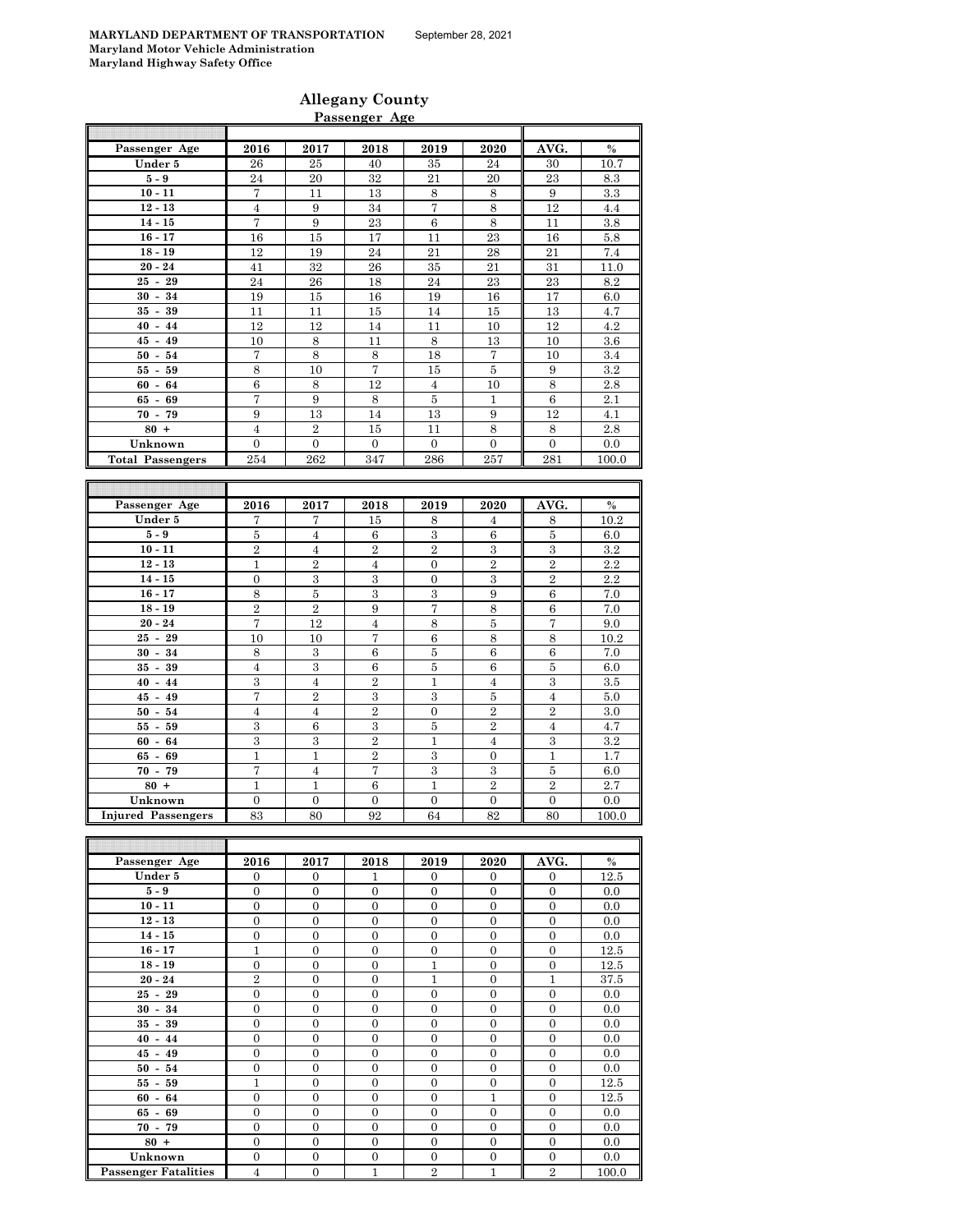| Passenger Gender            | 2016         | 2017           | 2018           | 2019           | 2020           | AVG.           | $\%$  |
|-----------------------------|--------------|----------------|----------------|----------------|----------------|----------------|-------|
| Male                        | 127          | 121            | 167            | 124            | 122            | 132            | 47.0  |
| Female                      | 124          | 136            | 178            | 158            | 135            | 146            | 52.0  |
| Unknown                     | 3            | 5              | $\overline{2}$ | 4              | $\Omega$       | 3              | 1.0   |
| <b>Total Passengers</b>     | 254          | 262            | 347            | 286            | 257            | 281            | 100.0 |
|                             |              |                |                |                |                |                |       |
|                             |              |                |                |                |                |                |       |
| Passenger Gender            | 2016         | 2017           | 2018           | 2019           | 2020           | AVG.           | $\%$  |
| Male                        | 38           | 30             | 39             | 24             | 36             | 33             | 41.6  |
| Female                      | 44           | 50             | 53             | 38             | 46             | 46             | 57.6  |
| Unknown                     |              | $\theta$       | $\Omega$       | $\overline{2}$ | $\overline{0}$ |                | 0.7   |
| <b>Passenger Injuries</b>   | 83           | 80             | 92             | 64             | 82             | 80             | 100.0 |
|                             |              |                |                |                |                |                |       |
|                             |              |                |                |                |                |                |       |
| Passenger Gender            | 2016         | 2017           | 2018           | 2019           | 2020           | AVG.           | $\%$  |
| Male                        | 3            | $\Omega$       | $\Omega$       | $\overline{2}$ |                |                | 75.0  |
| Female                      |              | $\Omega$       |                | $\Omega$       | $\Omega$       | $\Omega$       | 25.0  |
| Unknown                     | $\mathbf{0}$ | $\overline{0}$ | $\overline{0}$ | $\overline{0}$ | $\overline{0}$ | $\overline{0}$ | 0.0   |
| <b>Passenger Fatalities</b> | 4            | $\theta$       |                | $\overline{2}$ |                | $\overline{2}$ | 100.0 |

### **Allegany County Passenger Gender**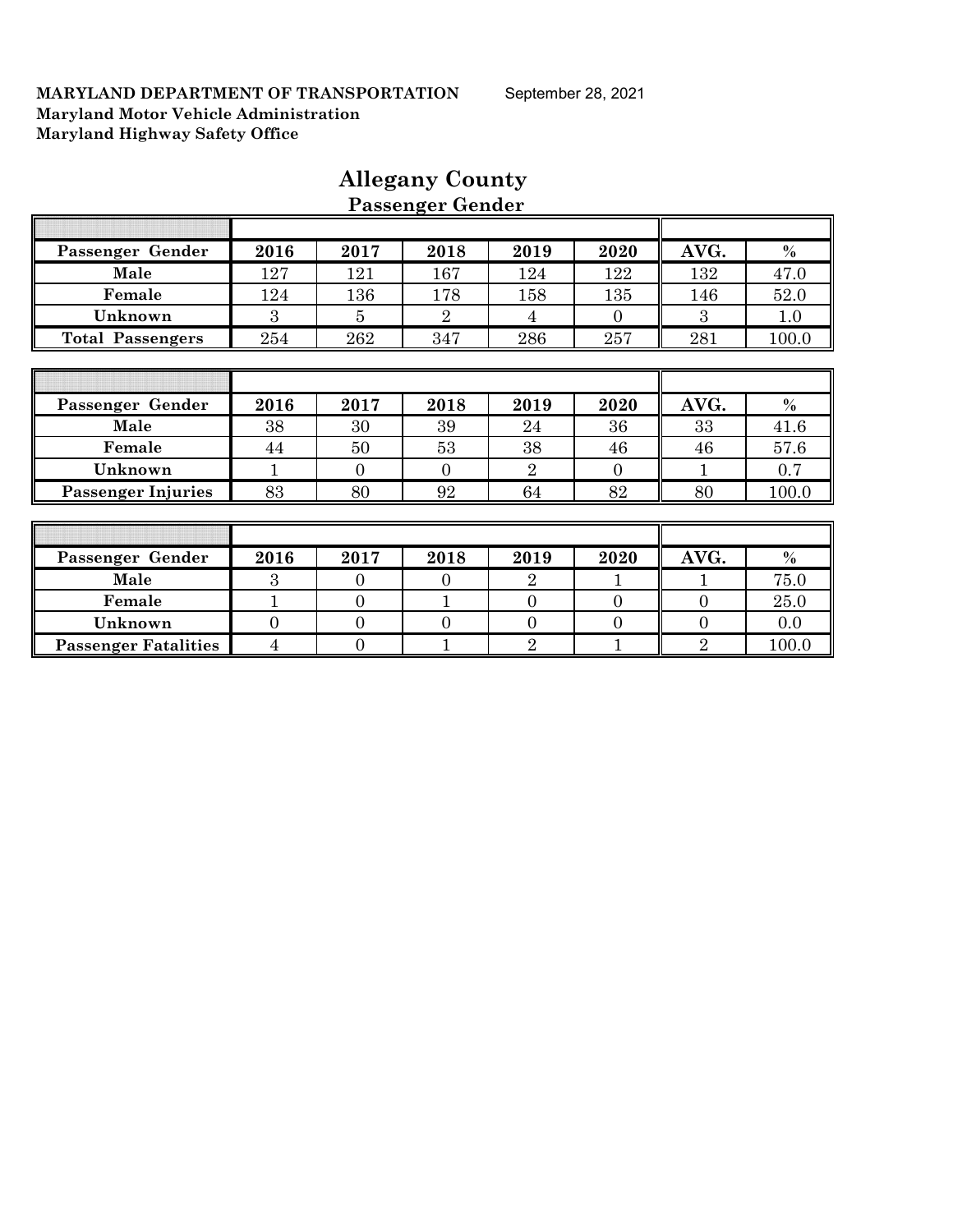| <b>Allegany County</b>                |  |
|---------------------------------------|--|
| <b>Passenger Safety Equipment Use</b> |  |

| <b>Safety Equipment</b>              | 2016                 | 2017                 | 2018                 | 2019                 | 2020           | AVG.                 | $\frac{0}{0}$ |
|--------------------------------------|----------------------|----------------------|----------------------|----------------------|----------------|----------------------|---------------|
| <b>Not Applicable</b>                | 8                    | 3                    | 62                   | 3                    | 16             | 18                   | 6.5           |
| None                                 | 23                   | 13                   | 19                   | 12                   | 16             | 17                   | 5.9           |
| Lap belt only                        | $\overline{2}$       | $\mathbf{1}$         | $\overline{4}$       | $\mathbf{1}$         | $\overline{2}$ | $\overline{2}$       | 0.7           |
| Shoulder belt only                   | 7                    | 6                    | 3                    | $\overline{2}$       | $\overline{2}$ | $\overline{4}$       | 1.4           |
| Shoulder/Lap belt(s)                 | 172                  | 206                  | 208                  | 214                  | 172            | 194                  | 69.1          |
| Child/Youth restraint                | $\theta$             | $\Omega$             | $\Omega$             | $\theta$             | $\Omega$       | $\theta$             | 0.0           |
| Child restraint forward              | 23                   | 21                   | 26                   | 24                   | 21             | 23                   | 8.2           |
| Child restraint rear                 | $\overline{4}$       | $\mathbf{1}$         | 8                    | 10                   | 7              | 6                    | 2.1           |
| <b>Booster seat</b>                  | 8                    | 6                    | 8                    | 9                    | 3              | $\overline{7}$       | 2.4           |
| Child restraint unk.                 | $\overline{2}$       | $\overline{0}$       | $\overline{2}$       | 3                    | $\overline{2}$ | $\overline{2}$       | 0.6           |
| Mc/Bike helmet                       | $\mathbf{1}$         | $\overline{0}$       | $\overline{0}$       | $\overline{3}$       | $\mathbf{1}$   | $\mathbf{1}$         | 0.4           |
| Mc/bike shield only                  | $\overline{0}$       | $\overline{0}$       | 0                    | $\overline{0}$       | $\overline{0}$ | $\overline{0}$       | 0.0           |
| Mc/bike helmet & shield              | $\overline{0}$       | $\overline{0}$       | $\overline{0}$       | 1                    | 1              | $\overline{0}$       | 0.1           |
| Protective pads                      | $\overline{0}$       | $\overline{0}$       | $\overline{0}$       | $\overline{0}$       | $\overline{0}$ | $\overline{0}$       | 0.0           |
| Reflective clothing                  | $\overline{0}$       | $\overline{0}$       | $\overline{0}$       | $\mathbf{0}$         | $\Omega$       | $\Omega$             | 0.0           |
| Lighting                             | $\overline{0}$       | $\overline{0}$       | $\overline{0}$       | $\mathbf{0}$         | $\mathbf{0}$   | $\overline{0}$       | 0.0           |
| Air bag only                         | $\overline{0}$       | $\mathbf{0}$         | $\boldsymbol{0}$     | $\mathbf{0}$         | $\mathbf{0}$   | $\overline{0}$       | 0.0           |
| Air bag and belts                    | $\theta$             | $\theta$             | $\theta$             | $\theta$             | $\Omega$       | $\Omega$             | 0.0           |
| Other                                | $\mathbf{1}$         | $\overline{0}$       | $\overline{2}$       | $\overline{0}$       | $\mathbf{1}$   | $\mathbf{1}$         | 0.3           |
| Unknown                              | 3                    | 5                    | $\bf 5$              | $\overline{4}$       | 13             | 6                    | 2.1           |
| <b>Total Passengers</b>              | 254                  | 262                  | 347                  | 286                  | 257            | 281                  | 100.0         |
|                                      |                      |                      |                      |                      |                |                      |               |
|                                      |                      |                      |                      |                      |                |                      |               |
|                                      |                      |                      |                      |                      |                |                      |               |
| <b>Safety Equipment</b>              | 2016                 | 2017                 | 2018                 | 2019                 | 2020           | AVG.                 | $\frac{0}{0}$ |
| Not Applicable                       | 3                    | 0                    | $\overline{2}$       | $\boldsymbol{0}$     | 4              | $\overline{2}$       | 2.2           |
| None                                 | 7                    | 9                    | 10                   | $\overline{2}$       | 11             | 8                    | 9.7           |
| Lap belt only                        | $\overline{0}$       | $\theta$             | $\overline{2}$       | $\theta$             | $\overline{2}$ | $\mathbf{1}$         | 1.0           |
| Shoulder belt only                   | $\overline{4}$       | $\overline{4}$       | $\mathbf{1}$         | $\overline{0}$       | $\mathbf{1}$   | $\overline{2}$       | 2.5           |
| Shoulder/Lap belt(s)                 | 58                   | 60                   | 59                   | 47                   | 52             | 55                   | 68.8          |
| Child/Youth restraint                | $\overline{0}$       | $\overline{0}$       | $\overline{0}$       | $\mathbf{0}$         | $\mathbf{0}$   | $\Omega$             | 0.0           |
| Child restraint forward              | 5                    | 5                    | 6                    | 5                    | 4              | 5                    | 6.2           |
| Child restraint rear                 | 1                    | 1                    | 4                    | 5                    | 1              | $\overline{2}$       | 3.0           |
| <b>Booster</b> seat                  | $\overline{2}$       | $\mathbf{1}$         | 6                    | $\theta$             | $\overline{2}$ | $\overline{2}$       | 2.7           |
| Child restraint unk.                 | $\boldsymbol{0}$     | $\mathbf{0}$         | $\overline{0}$       | $\mathbf{1}$         | 0              | 0                    | 0.2           |
| Mc/Bike helmet                       | $\mathbf{1}$         | $\overline{0}$       | $\overline{0}$       | 1                    | $\mathbf{1}$   | 1                    | 0.7           |
| Mc/bike shield only                  | $\overline{0}$       | $\overline{0}$       | $\overline{0}$       | $\overline{0}$       | $\overline{0}$ | $\theta$             | 0.0           |
| Mc/bike helmet & shield              | $\mathbf{0}$         | $\mathbf{0}$         | $\mathbf{0}$         | 1                    | 1              | $\mathbf{0}$         | 0.5           |
| Protective pads                      | $\overline{0}$       | $\overline{0}$       | $\overline{0}$       | $\theta$             | $\theta$       | $\theta$             | 0.0           |
| Reflective clothing                  | $\overline{0}$       | $\overline{0}$       | $\overline{0}$       | $\overline{0}$       | $\overline{0}$ | $\overline{0}$       | 0.0           |
| Lighting                             | $\theta$             | $\theta$             | $\overline{0}$       | $\theta$             | $\theta$       | $\Omega$             | 0.0           |
| Air bag only                         | $\overline{0}$       | $\overline{0}$       | $\overline{0}$       | $\overline{0}$       | $\overline{0}$ | $\overline{0}$       | 0.0           |
| Air bag and belts                    | $\overline{0}$       | $\overline{0}$       | $\overline{0}$       | $\mathbf{0}$         | $\mathbf{0}$   | $\overline{0}$       | 0.0           |
| Other                                | $\overline{0}$       | $\theta$             | $\overline{0}$       | $\theta$             | $\theta$       | $\theta$             | 0.0           |
| Unknown<br><b>Passenger Injuries</b> | $\overline{2}$<br>83 | $\overline{0}$<br>80 | $\overline{2}$<br>92 | $\overline{2}$<br>64 | 3<br>82        | $\overline{2}$<br>80 | 2.2<br>100.0  |

| <b>Safety Equipment</b>     | 2016     | 2017     | 2018     | 2019           | 2020     | AVG.           | $\frac{0}{0}$ |
|-----------------------------|----------|----------|----------|----------------|----------|----------------|---------------|
| <b>Not Applicable</b>       | 0        | $\Omega$ | $\Omega$ | $\Omega$       |          | $\Omega$       | 12.5          |
| None                        | 3        | $\Omega$ | $\Omega$ | $\overline{2}$ | $\Omega$ |                | 62.5          |
| Lap belt only               | $\theta$ | $\Omega$ | $\Omega$ | $\Omega$       | $\Omega$ | $\Omega$       | 0.0           |
| Shoulder belt only          | $\theta$ | $\Omega$ | $\Omega$ | $\Omega$       | $\Omega$ | $\Omega$       | 0.0           |
| Shoulder/Lap belt(s)        | 1        | $\Omega$ | $\Omega$ | $\Omega$       | $\Omega$ | $\Omega$       | 12.5          |
| Child/Youth restraint       | $\Omega$ | $\Omega$ | $\Omega$ | $\Omega$       | $\Omega$ | $\Omega$       | 0.0           |
| Child restraint forward     | $\theta$ | $\Omega$ | $\Omega$ | $\Omega$       | $\Omega$ | $\Omega$       | 0.0           |
| Child restraint rear        | $\theta$ | $\Omega$ | 1        | $\Omega$       | $\Omega$ | $\Omega$       | 12.5          |
| <b>Booster seat</b>         | $\theta$ | $\Omega$ | $\theta$ | $\theta$       | $\theta$ | $\Omega$       | 0.0           |
| Child restraint unk.        | $\Omega$ | $\Omega$ | $\Omega$ | $\Omega$       | $\Omega$ | $\Omega$       | 0.0           |
| Mc/Bike helmet              | $\theta$ | $\Omega$ | $\Omega$ | $\Omega$       | $\Omega$ | $\Omega$       | 0.0           |
| Mc/bike shield only         | $\theta$ | $\Omega$ | $\Omega$ | $\Omega$       | $\Omega$ | $\Omega$       | 0.0           |
| Mc/bike helmet & shield     | $\Omega$ | $\Omega$ | $\Omega$ | $\Omega$       | $\Omega$ | $\Omega$       | 0.0           |
| Protective pads             | $\Omega$ | $\Omega$ | $\Omega$ | $\Omega$       | $\Omega$ | $\Omega$       | 0.0           |
| Reflective clothing         | $\theta$ | $\Omega$ | $\Omega$ | $\Omega$       | $\Omega$ | $\Omega$       | 0.0           |
| Lighting                    | 0        | $\Omega$ | $\Omega$ | $\Omega$       | $\Omega$ | $\Omega$       | 0.0           |
| Air bag only                | $\Omega$ | $\Omega$ | $\Omega$ | $\Omega$       | $\Omega$ | $\Omega$       | 0.0           |
| Air bag and belts           | $\theta$ | $\Omega$ | $\Omega$ | $\Omega$       | $\Omega$ | $\Omega$       | 0.0           |
| Other                       | 0        | $\Omega$ | $\Omega$ | $\Omega$       | $\Omega$ | $\Omega$       | 0.0           |
| Unknown                     | $\theta$ | $\Omega$ | $\Omega$ | $\Omega$       | $\Omega$ | $\Omega$       | 0.0           |
| <b>Passenger Fatalities</b> | 4        | $\Omega$ |          | $\overline{2}$ |          | $\overline{2}$ | 100.0         |

**Note: None & Air Bag are counted as no safety equipment in use.**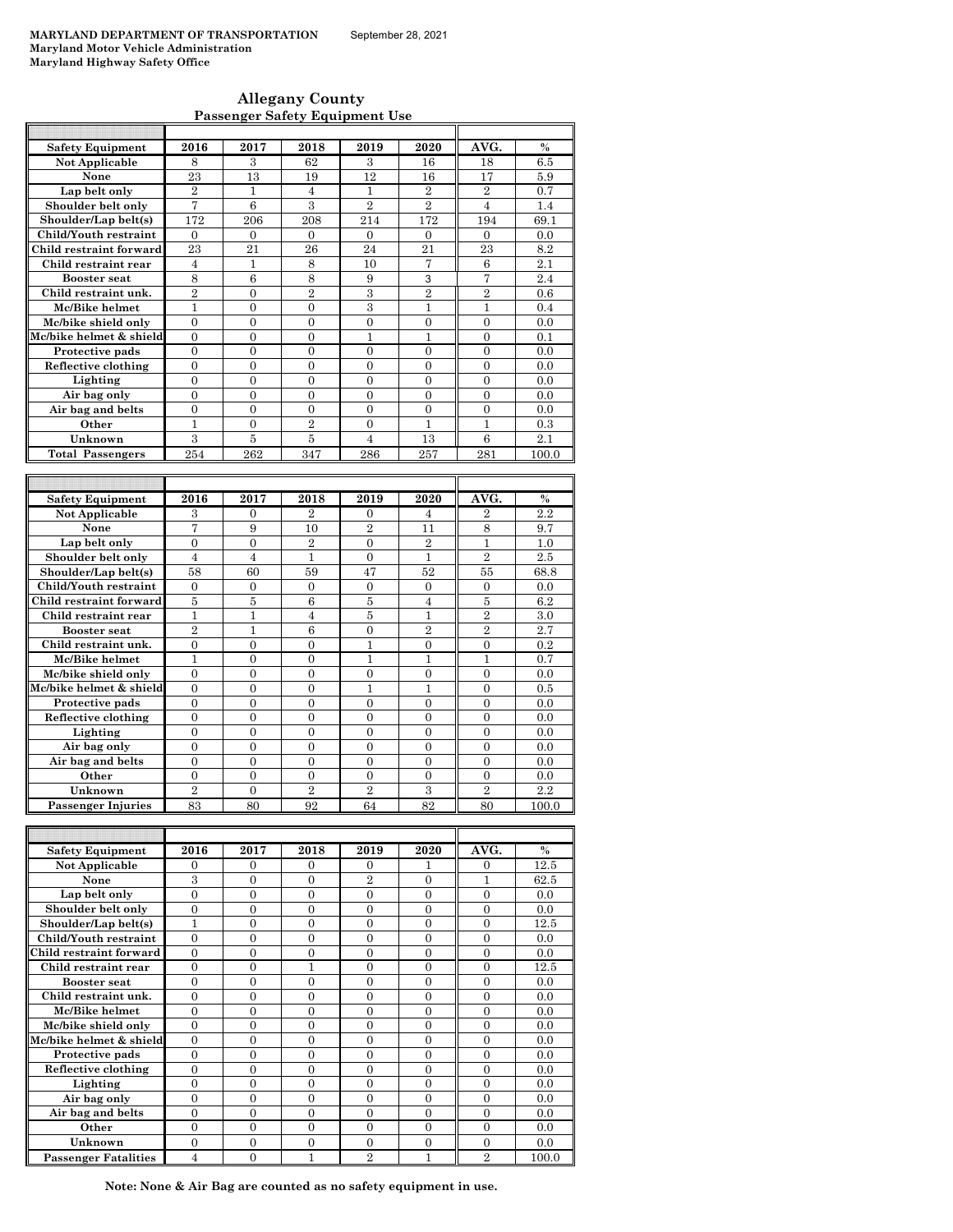### **Allegany County Non-Motorist Age**

| Non-Motorist Age           | 2016           | 2017           | 2018           | 2019           | 2020           | AVG.           | $\%$    |
|----------------------------|----------------|----------------|----------------|----------------|----------------|----------------|---------|
| Under 5                    | $\mathbf{0}$   | $\mathbf{0}$   | $\theta$       | $\Omega$       | $\mathbf{0}$   | $\overline{0}$ | 0.0     |
| $5-9$                      | $\Omega$       | 1              | $\Omega$       | $\Omega$       | 1              | $\Omega$       | $3.2\,$ |
| $10 - 15$                  | $\Omega$       | $\Omega$       | $\Omega$       | $\Omega$       | 1              | $\Omega$       | $1.6\,$ |
| $16 - 17$                  | $\overline{0}$ | $\mathbf{1}$   | 1              | $\Omega$       | $\mathbf{0}$   | $\Omega$       | $3.2\,$ |
| $18 - 19$                  | $\overline{0}$ | $\mathbf{0}$   | $\Omega$       | $\Omega$       | $\mathbf{0}$   | $\mathbf{0}$   | 0.0     |
| $20 - 24$                  | $\mathbf{1}$   | $\mathbf{0}$   | 3              | 1              | $\overline{1}$ | 1              | 9.5     |
| $25 - 29$                  | $\overline{0}$ | 1              | $\mathbf{0}$   | $\mathbf{1}$   | $\mathbf{0}$   | $\mathbf{0}$   | 3.2     |
| $30 - 34$                  | $\overline{0}$ | 1              | 1              | $\overline{2}$ | $\mathbf{1}$   | 1              | 7.9     |
| $35 - 39$                  | $\Omega$       | $\overline{2}$ | $\Omega$       | $\overline{4}$ | $\overline{4}$ | $\mathbf{2}$   | 15.9    |
| $40 - 44$                  | $\overline{4}$ | $\mathbf{1}$   | $\Omega$       | 1              | $\overline{1}$ | 1              | 11.1    |
| $45 - 49$                  | $\overline{0}$ | $\overline{2}$ | 1              | 3              | $\overline{4}$ | $\overline{2}$ | 15.9    |
| $50 - 54$                  | $\mathbf{0}$   | $\mathbf{1}$   | $\Omega$       | $\mathbf{1}$   | $\mathbf{0}$   | $\Omega$       | $3.2\,$ |
| $55 - 59$                  | $\overline{0}$ | $\overline{0}$ | $\Omega$       | 1              | $\overline{1}$ | $\Omega$       | $3.2\,$ |
| $60 - 64$                  | $\overline{0}$ | $\overline{0}$ | $\overline{2}$ | $\Omega$       | $\overline{0}$ | $\Omega$       | $3.2\,$ |
| $65 - 69$                  | $\overline{0}$ | $\mathbf{0}$   | $\overline{2}$ | $\overline{2}$ | $\overline{1}$ | 1              | 7.9     |
| $70 - 79$                  | 1              | $\Omega$       | $\Omega$       | 3              | $\mathbf{1}$   | 1              | 7.9     |
| $80 +$                     | $\Omega$       | 1              | $\Omega$       | 1              | $\Omega$       | $\Omega$       | $3.2\,$ |
| Unknown                    | $\Omega$       | $\Omega$       | $\Omega$       | $\Omega$       | $\Omega$       | $\Omega$       | 0.0     |
| <b>Total Non-Motorists</b> | 6              | 11             | 10             | 20             | 16             | 13             | 100.0   |

| Non-Motorist Age   | 2016           | 2017           | 2018         | 2019           | 2020           | AVG.           | $\%$  |
|--------------------|----------------|----------------|--------------|----------------|----------------|----------------|-------|
| Under 5            | $\Omega$       | $\Omega$       | $\theta$     | $\overline{0}$ | $\overline{0}$ | $\overline{0}$ | 0.0   |
| $5-9$              | $\Omega$       | $\mathbf{1}$   | $\Omega$     | $\Omega$       | $\mathbf{1}$   | $\mathbf{0}$   | 4.0   |
| $10 - 15$          | $\Omega$       | $\overline{0}$ | $\Omega$     | $\Omega$       | 1              | $\mathbf{0}$   | 2.0   |
| $16 - 17$          | $\overline{0}$ | $\mathbf{1}$   | $\mathbf{1}$ | $\overline{0}$ | $\overline{0}$ | $\mathbf{0}$   | 4.0   |
| $18 - 19$          | $\mathbf{0}$   | $\overline{0}$ | $\mathbf{0}$ | $\overline{0}$ | $\mathbf{0}$   | $\mathbf{0}$   | 0.0   |
| $20 - 24$          | 1              | $\overline{0}$ | $\mathbf{1}$ | $\mathbf{1}$   | $\mathbf{1}$   | $\overline{1}$ | 8.0   |
| $25 - 29$          | $\Omega$       | $\mathbf{1}$   | $\mathbf{0}$ | 1              | $\overline{0}$ | $\overline{0}$ | 4.0   |
| $30 - 34$          | $\mathbf{0}$   | $\overline{1}$ | $\mathbf{1}$ | $\mathbf{2}$   | $\theta$       | 1              | 8.0   |
| $35 - 39$          | $\mathbf{0}$   | $\mathbf{1}$   | $\mathbf{0}$ | 3              | $\overline{4}$ | $\overline{2}$ | 16.0  |
| $40 - 44$          | $\overline{4}$ | $\overline{1}$ | $\Omega$     | $\mathbf{1}$   | $\Omega$       | $\overline{1}$ | 12.0  |
| $45 - 49$          | $\mathbf{0}$   | $\overline{2}$ | $\mathbf{1}$ | 3              | 3              | $\overline{2}$ | 18.0  |
| $50 - 54$          | $\mathbf{0}$   | $\mathbf{1}$   | $\mathbf{0}$ | $\mathbf{1}$   | $\overline{0}$ | $\mathbf{0}$   | 4.0   |
| $55 - 59$          | $\Omega$       | $\overline{0}$ | $\theta$     | $\mathbf{1}$   | $\overline{0}$ | $\overline{0}$ | 2.0   |
| $60 - 64$          | $\mathbf{0}$   | $\overline{0}$ | 1            | $\overline{0}$ | $\overline{0}$ | $\overline{0}$ | 2.0   |
| $65 - 69$          | $\Omega$       | $\Omega$       | $\Omega$     | $\mathbf{2}$   | $\mathbf{1}$   | $\mathbf{1}$   | 6.0   |
| $70 - 79$          | $\overline{0}$ | $\overline{0}$ | $\Omega$     | $\overline{2}$ | $\mathbf{1}$   | $\mathbf{1}$   | 6.0   |
| $80 +$             | $\overline{0}$ | $\mathbf{1}$   | $\Omega$     | $\mathbf{1}$   | $\overline{0}$ | $\mathbf{0}$   | 4.0   |
| Unknown            | $\mathbf{0}$   | $\overline{0}$ | $\theta$     | $\overline{0}$ | $\overline{0}$ | $\mathbf{0}$   | 0.0   |
| Inj. Non-Motorists | 5              | 10             | 5            | 18             | 12             | 10             | 100.0 |

| Non-Motorist Age             | 2016           | 2017             | 2018           | 2019           | 2020             | AVG.           | $\%$  |
|------------------------------|----------------|------------------|----------------|----------------|------------------|----------------|-------|
| Under 5                      | $\mathbf{0}$   | $\mathbf{0}$     | $\overline{0}$ | $\mathbf{0}$   | $\overline{0}$   | $\mathbf{0}$   | 0.0   |
| $5-9$                        | $\theta$       | $\Omega$         | $\Omega$       | $\Omega$       | $\Omega$         | $\Omega$       | 0.0   |
| $10 - 15$                    | $\overline{0}$ | $\overline{0}$   | $\Omega$       | $\Omega$       | $\mathbf{0}$     | $\mathbf{0}$   | 0.0   |
| $16 - 17$                    | $\overline{0}$ | $\overline{0}$   | $\overline{0}$ | $\Omega$       | $\mathbf{0}$     | $\overline{0}$ | 0.0   |
| $18 - 19$                    | $\overline{0}$ | $\overline{0}$   | $\overline{0}$ | $\overline{0}$ | $\overline{0}$   | $\overline{0}$ | 0.0   |
| $20 - 24$                    | $\overline{0}$ | $\overline{0}$   | 1              | $\overline{0}$ | $\overline{0}$   | $\overline{0}$ | 50.0  |
| $25 - 29$                    | $\overline{0}$ | $\overline{0}$   | $\Omega$       | $\Omega$       | $\overline{0}$   | $\mathbf{0}$   | 0.0   |
| $30 - 34$                    | $\overline{0}$ | $\overline{0}$   | $\overline{0}$ | $\overline{0}$ | $\mathbf{0}$     | $\Omega$       | 0.0   |
| $35 - 39$                    | $\overline{0}$ | $\overline{0}$   | $\overline{0}$ | $\Omega$       | $\mathbf{0}$     | $\mathbf{0}$   | 0.0   |
| $40 - 44$                    | $\overline{0}$ | $\overline{0}$   | $\Omega$       | $\Omega$       | $\overline{0}$   | $\overline{0}$ | 0.0   |
| $45 - 49$                    | $\overline{0}$ | $\overline{0}$   | $\Omega$       | $\Omega$       | $\overline{0}$   | $\overline{0}$ | 0.0   |
| $50 - 54$                    | $\overline{0}$ | $\mathbf{0}$     | $\Omega$       | $\Omega$       | $\mathbf{0}$     | $\mathbf{0}$   | 0.0   |
| $55 - 59$                    | $\overline{0}$ | $\overline{0}$   | $\overline{0}$ | $\overline{0}$ | $\mathbf{0}$     | $\mathbf{0}$   | 0.0   |
| $60 - 64$                    | $\overline{0}$ | $\boldsymbol{0}$ | $\overline{1}$ | $\overline{0}$ | $\mathbf{0}$     | $\mathbf{0}$   | 50.0  |
| $65 - 69$                    | $\overline{0}$ | $\overline{0}$   | $\overline{0}$ | $\overline{0}$ | $\mathbf{0}$     | $\mathbf{0}$   | 0.0   |
| $70 - 79$                    | $\overline{0}$ | $\overline{0}$   | $\Omega$       | $\Omega$       | $\mathbf{0}$     | $\mathbf{0}$   | 0.0   |
| $80 +$                       | $\Omega$       | $\overline{0}$   | $\Omega$       | $\Omega$       | $\mathbf{0}$     | $\Omega$       | 0.0   |
| Unknown                      | $\overline{0}$ | $\overline{0}$   | $\overline{0}$ | $\overline{0}$ | $\boldsymbol{0}$ | $\overline{0}$ | 0.0   |
| <b>Non-Motor. Fatalities</b> | $\overline{0}$ | $\boldsymbol{0}$ | $\overline{2}$ | $\overline{0}$ | $\boldsymbol{0}$ | $\mathbf{0}$   | 100.0 |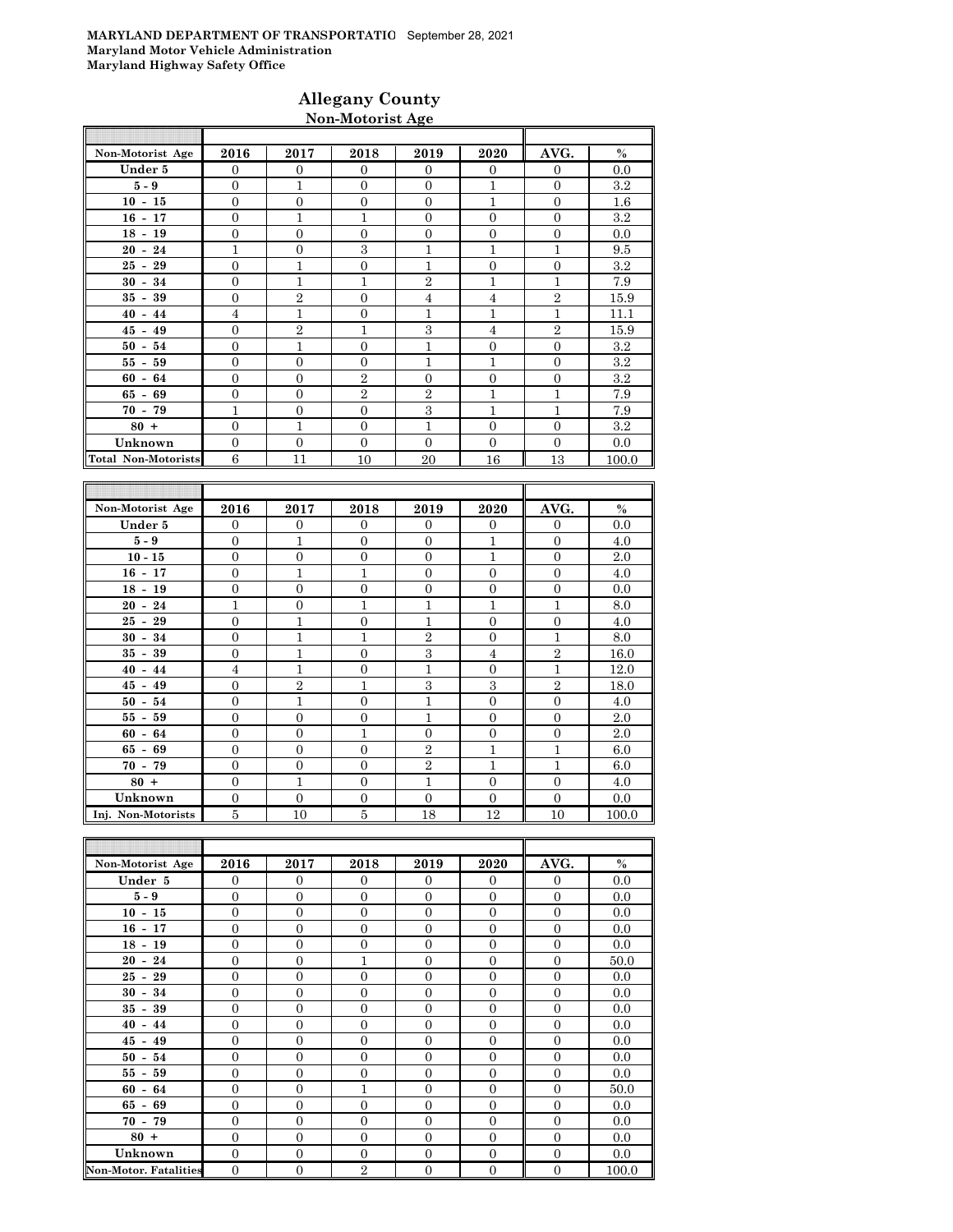| Non-Motorist Gender            | 2016             | 2017            | 2018           | 2019           | 2020           | AVG.             | $\frac{0}{0}$ |
|--------------------------------|------------------|-----------------|----------------|----------------|----------------|------------------|---------------|
| Male                           | $\overline{2}$   | 4               | 8              | 11             | 13             | 8                | 60.3          |
| Female                         | 4                | $\overline{7}$  | $\overline{2}$ | 9              | 3              | 5                | 39.7          |
| Unknown                        | $\overline{0}$   | $\overline{0}$  | $\overline{0}$ | $\overline{0}$ | $\overline{0}$ | $\theta$         | 0.0           |
| <b>Total Non-Motorists</b>     | 6                | 11              | 10             | 20             | 16             | 13               | 100.0         |
|                                |                  |                 |                |                |                |                  |               |
|                                |                  |                 |                |                |                |                  |               |
| Non-Motorist Gender            | 2016             | 2017            | 2018           | 2019           | 2020           | AVG.             | $\%$          |
| Male                           | $\overline{2}$   | 4               | 4              | 9              | 9              | 6                | 56.0          |
| Female                         | 3                | $6\phantom{.}6$ |                | 9              | 3              | 4                | 44.0          |
| Unknown                        | $\boldsymbol{0}$ | $\overline{0}$  | $\overline{0}$ | $\theta$       | $\overline{0}$ | $\theta$         | 0.0           |
| <b>Non-Motorist Injuries</b>   | $\overline{5}$   | 10              | $\overline{5}$ | 18             | 12             | 10               | 100.0         |
|                                |                  |                 |                |                |                |                  |               |
|                                |                  |                 |                |                |                |                  |               |
| Non-Motorist Gender            | 2016             | 2017            | 2018           | 2019           | 2020           | AVG.             | $\%$          |
| Male                           | $\overline{0}$   | $\overline{0}$  | $\overline{2}$ | $\overline{0}$ | $\overline{0}$ | $\theta$         | 100.0         |
| Female                         | $\overline{0}$   | $\overline{0}$  | $\overline{0}$ | $\overline{0}$ | $\overline{0}$ | $\boldsymbol{0}$ | 0.0           |
| Unknown                        | $\overline{0}$   | $\overline{0}$  | $\overline{0}$ | $\theta$       | $\overline{0}$ | $\boldsymbol{0}$ | 0.0           |
| <b>Non-Motorist Fatalities</b> | $\boldsymbol{0}$ | $\overline{0}$  | $\overline{2}$ | $\overline{0}$ | $\overline{0}$ | $\overline{0}$   | 100.0         |

### **Allegany County Non-Motorist Gender**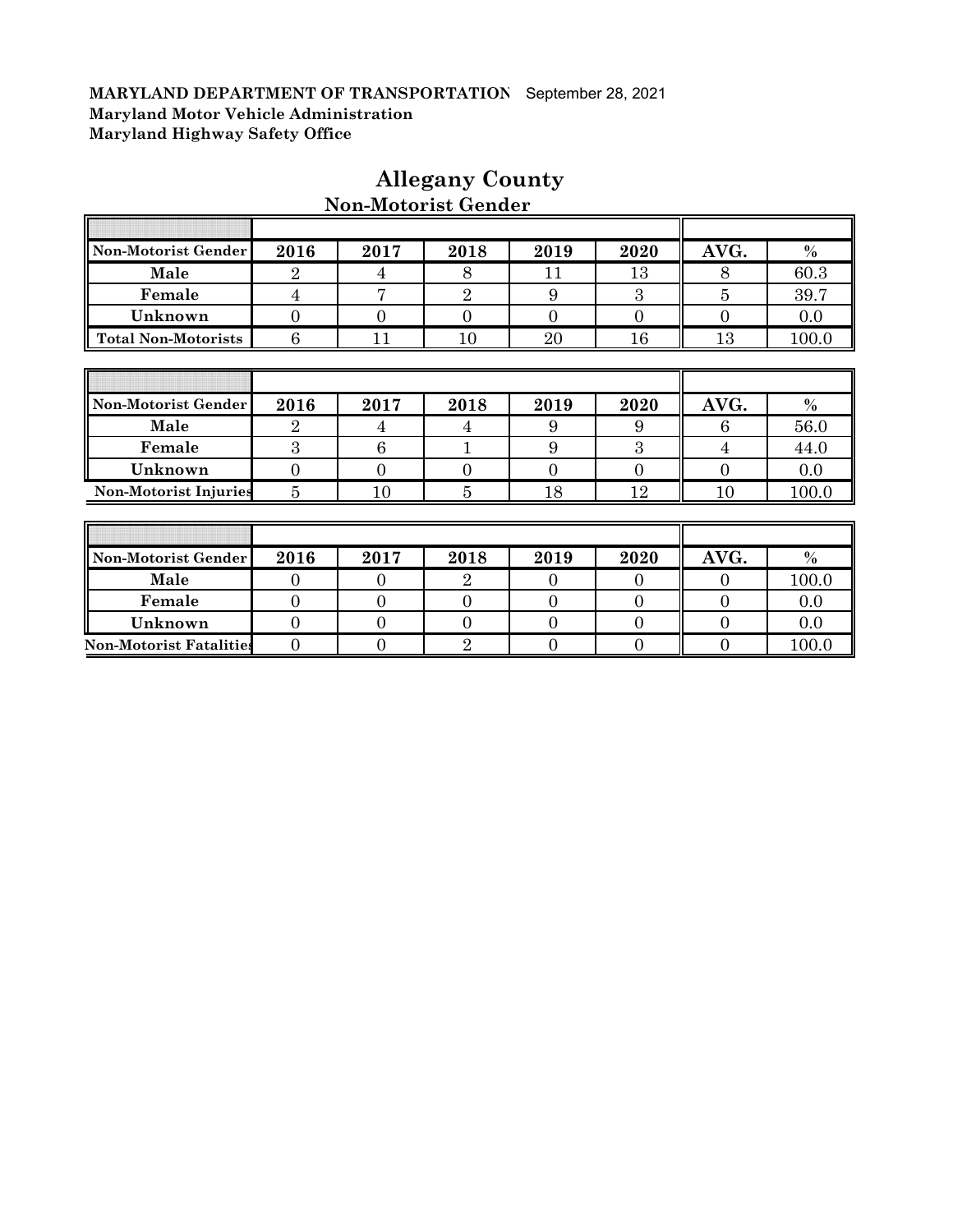Ħ

F

 $\overline{\mathbb{T}}$ 

### **Allegany County Non-Motorist Location**

| <b>Non-Motorist Location</b><br>Not App.<br>Shoulder<br>Curb<br>Sidewalk | 2016             | 2017             |                  |                  |                  |                  |       |
|--------------------------------------------------------------------------|------------------|------------------|------------------|------------------|------------------|------------------|-------|
|                                                                          |                  |                  | 2018             | 2019             | 2020             | AVG.             | $\%$  |
|                                                                          | $\overline{2}$   | 0                | 1                | 0                | 0                | 1                | 4.8   |
|                                                                          | $\overline{0}$   | $\overline{2}$   | 1                | 1                | 3                | 1                | 11.1  |
|                                                                          | $\boldsymbol{0}$ | $\mathbf{0}$     | $\overline{0}$   | $\overline{0}$   | $\overline{2}$   | $\overline{0}$   | 3.2   |
|                                                                          | $\mathbf{1}$     | $\overline{0}$   | $\overline{0}$   | $\overline{0}$   | $\overline{0}$   | $\overline{0}$   | 1.6   |
| <b>Outside Right of Way</b>                                              | $\overline{0}$   | 1                | $\boldsymbol{0}$ | 1                | $\mathbf{1}$     | 1                | 4.8   |
| On Rd. at Crosswalk                                                      | $\overline{0}$   | $\overline{0}$   | $\overline{2}$   | $\overline{4}$   | $\overline{0}$   | $\mathbf{1}$     | 9.5   |
| On Rd. Not at Cross.                                                     | $\overline{0}$   | 3                | 3                | 7                | 5                | $\overline{4}$   | 28.6  |
| In School Bus Zone                                                       | $\boldsymbol{0}$ | 0                | $\overline{0}$   | 0                | $\overline{0}$   | $\overline{0}$   | 0.0   |
| In Bikeway                                                               | $\overline{0}$   | $\overline{0}$   | $\mathbf{0}$     | $\overline{0}$   | $\overline{0}$   | $\overline{0}$   | 0.0   |
| <b>At Inter Marked Crosswal</b>                                          | $\mathbf{1}$     | $\mathbf{0}$     | $\boldsymbol{0}$ | $\overline{0}$   | $\mathbf{1}$     | $\overline{0}$   | 3.2   |
| <b>At Inter No Crosswalk</b>                                             | $\overline{0}$   | $\overline{0}$   | $\overline{0}$   | $\overline{0}$   | $\overline{0}$   | $\overline{0}$   | 0.0   |
| <b>Driveway Access</b>                                                   | $\overline{0}$   | $\overline{0}$   | $\overline{0}$   | $\overline{0}$   | $\overline{0}$   | $\overline{0}$   | 0.0   |
| Median                                                                   | $\overline{0}$   | $\overline{0}$   | $\Omega$         | $\overline{0}$   | $\Omega$         | $\overline{0}$   | 0.0   |
| Island                                                                   | $\overline{0}$   | $\overline{0}$   | $\overline{0}$   | $\overline{0}$   | $\overline{0}$   | $\overline{0}$   | 0.0   |
| <b>Shared Use Path or Trails</b>                                         | $\theta$         | 0                | $\theta$         | $\mathbf{0}$     | $\mathbf{0}$     | $\mathbf{0}$     | 0.0   |
| <b>Inside Building</b>                                                   | $\overline{0}$   | $\overline{0}$   | $\overline{0}$   | $\mathbf{1}$     | $\overline{0}$   | $\overline{0}$   | 1.6   |
| Midblock Marked Crosswa                                                  | $\overline{0}$   | $\boldsymbol{0}$ | $\overline{0}$   | $\mathbf{0}$     | $\overline{0}$   | $\overline{0}$   | 0.0   |
| Other/Unk.                                                               | $\,2$            | $\overline{5}$   | 3                | $\,6$            | $\overline{4}$   | $\overline{4}$   | 31.7  |
| <b>Total Non-Motorists</b>                                               | 6                | 11               | 10               | 20               | 16               | 13               | 100.0 |
|                                                                          |                  |                  |                  |                  |                  |                  |       |
|                                                                          |                  |                  |                  |                  |                  |                  |       |
| <b>Non-Motorist Location</b>                                             | 2016             | 2017             | 2018             | 2019             | 2020             | AVG.             | $\%$  |
| Not App.                                                                 | $\overline{2}$   | 0                | 1                | 0                | 0                | 1                | 6.0   |
| Shoulder                                                                 | $\overline{0}$   | $\overline{2}$   | $\mathbf{1}$     | 1                | 3                | $\mathbf{1}$     | 14.0  |
| Curb                                                                     | $\boldsymbol{0}$ | $\boldsymbol{0}$ | $\overline{0}$   | $\overline{0}$   | $\mathbf{1}$     | $\overline{0}$   | 2.0   |
| Sidewalk                                                                 | $\mathbf{1}$     | 0                | $\boldsymbol{0}$ | 0                | $\boldsymbol{0}$ | $\overline{0}$   | 2.0   |
| <b>Outside Right of Way</b>                                              | $\overline{0}$   | 1                | 0                | 1                | $\overline{0}$   | $\overline{0}$   | 4.0   |
| On Rd. at Crosswalk                                                      | $\overline{0}$   | $\overline{0}$   | $\mathbf{1}$     | 4                | $\overline{0}$   | $\mathbf{1}$     | 10.0  |
| On Rd. Not at Cross.                                                     | $\boldsymbol{0}$ | $\,3$            | $\overline{2}$   | 6                | $\overline{4}$   | $\boldsymbol{3}$ | 30.0  |
| In School Bus Zone                                                       | $\mathbf{0}$     | 0                | $\mathbf{0}$     | $\mathbf{0}$     | $\overline{0}$   | $\mathbf{0}$     | 0.0   |
| In Bikeway                                                               | $\overline{0}$   | $\overline{0}$   | $\overline{0}$   | $\overline{0}$   | $\overline{0}$   | $\overline{0}$   | 0.0   |
| Inter Marked Crosswalk                                                   | $\mathbf{1}$     | $\mathbf{0}$     | $\mathbf{0}$     | $\mathbf{0}$     | $\mathbf{1}$     | $\overline{0}$   | 4.0   |
|                                                                          | $\overline{0}$   | $\boldsymbol{0}$ | $\overline{0}$   | $\overline{0}$   | $\mathbf{0}$     | $\overline{0}$   | 0.0   |
| <b>At Inters No Crosswalk</b>                                            |                  |                  |                  |                  |                  |                  |       |
| <b>Driveway Access</b>                                                   | $\boldsymbol{0}$ | 0                | 0                | 0                | $\boldsymbol{0}$ | $\boldsymbol{0}$ | 0.0   |
| Median                                                                   | $\overline{0}$   | $\overline{0}$   | $\overline{0}$   | $\overline{0}$   | $\overline{0}$   | $\overline{0}$   | 0.0   |
| Island                                                                   | $\overline{0}$   | $\boldsymbol{0}$ | $\boldsymbol{0}$ | $\overline{0}$   | $\overline{0}$   | $\overline{0}$   | 0.0   |
| <b>Shared Use Path or Trails</b>                                         | $\overline{0}$   | $\overline{0}$   | $\overline{0}$   | $\overline{0}$   | $\overline{0}$   | $\overline{0}$   | 0.0   |
| <b>Inside Building</b>                                                   | $\overline{0}$   | $\overline{0}$   | $\overline{0}$   | $\boldsymbol{0}$ | $\overline{0}$   | $\overline{0}$   | 0.0   |
| Midblock Marked Crosswa                                                  | $\mathbf{0}$     | $\overline{0}$   | $\mathbf{0}$     | $\overline{0}$   | $\overline{0}$   | $\overline{0}$   | 0.0   |
| Other/Unk.                                                               | $\mathbf{1}$     | $\overline{4}$   | $\overline{0}$   | $\,6$            | 3                | $\sqrt{3}$       | 28.0  |
| <b>Injured Non-Motorists</b>                                             | 5                | 10               | 5                | 18               | 12               | 10               | 100.0 |
|                                                                          |                  |                  |                  |                  |                  |                  |       |
|                                                                          |                  |                  |                  |                  |                  |                  |       |
| Non-Motorist Location                                                    | 2016             | 2017             | 2018             | 2019             | 2020             | AVG.             | $\%$  |
| Not App.                                                                 | $\mathbf{0}$     | $\overline{0}$   | $\overline{0}$   | $\mathbf{0}$     | $\mathbf{0}$     | $\overline{0}$   | 0.0   |
| Shoulder                                                                 | $\boldsymbol{0}$ | 0                | $\overline{0}$   | 0                | $\boldsymbol{0}$ | $\boldsymbol{0}$ | 0.0   |
| Curb                                                                     | $\overline{0}$   | $\overline{0}$   | $\overline{0}$   | $\overline{0}$   | $\overline{0}$   | $\overline{0}$   | 0.0   |
| Sidewalk                                                                 | $\mathbf{0}$     | $\overline{0}$   | $\mathbf{0}$     | $\overline{0}$   | $\overline{0}$   | $\overline{0}$   | 0.0   |
| <b>Outside Right of Way</b>                                              | $\boldsymbol{0}$ | 0                | 0                | 0                | 0                | $\boldsymbol{0}$ | 0.0   |
| On Rd. at Crosswalk                                                      | $\overline{0}$   | $\overline{0}$   | $\mathbf{1}$     | $\overline{0}$   | $\mathbf{0}$     | $\overline{0}$   | 50.0  |
| On Rd. Not at Cross.                                                     | $\boldsymbol{0}$ | $\boldsymbol{0}$ | $\mathbf{1}$     | $\mathbf{0}$     | $\boldsymbol{0}$ | $\overline{0}$   | 50.0  |
| In School Bus Zone                                                       | 0                | 0                | 0                | 0                | $\boldsymbol{0}$ | $\boldsymbol{0}$ | 0.0   |
| In Bikeway                                                               | $\overline{0}$   | $\overline{0}$   | $\overline{0}$   | 0                | $\overline{0}$   | $\overline{0}$   | 0.0   |
| Inters Marked Crosswall                                                  | $\mathbf{0}$     | $\overline{0}$   | $\overline{0}$   | $\overline{0}$   | $\mathbf{0}$     | $\overline{0}$   | 0.0   |
| <b>At Inters No Crosswalk</b>                                            | $\boldsymbol{0}$ | $\boldsymbol{0}$ | $\boldsymbol{0}$ | 0                | $\overline{0}$   | $\mathbf{0}$     | 0.0   |
| <b>Driveway Access</b>                                                   | $\mathbf{0}$     | $\overline{0}$   | 0                | 0                | $\mathbf{0}$     | $\mathbf{0}$     | 0.0   |
| Median                                                                   | $\overline{0}$   | $\overline{0}$   | $\mathbf{0}$     | $\overline{0}$   | $\overline{0}$   | $\overline{0}$   | 0.0   |
| Island                                                                   | $\boldsymbol{0}$ | $\boldsymbol{0}$ | $\boldsymbol{0}$ | $\boldsymbol{0}$ | $\overline{0}$   | $\boldsymbol{0}$ | 0.0   |
| <b>Shared Use Path or Trails</b>                                         | 0                | 0                | $\boldsymbol{0}$ | $\boldsymbol{0}$ | $\boldsymbol{0}$ | $\boldsymbol{0}$ | 0.0   |
| <b>Inside Building</b>                                                   | $\overline{0}$   | 0                | 0                | 0                | $\boldsymbol{0}$ | $\boldsymbol{0}$ | 0.0   |
| Midblock Marked Crosswa                                                  | $\mathbf{0}$     | $\overline{0}$   | $\mathbf{0}$     | $\overline{0}$   | $\overline{0}$   | $\overline{0}$   | 0.0   |
| Other/Unk.                                                               | $\overline{0}$   | $\boldsymbol{0}$ | $\mathbf{0}$     | 0                | $\mathbf{0}$     | $\overline{0}$   | 0.0   |